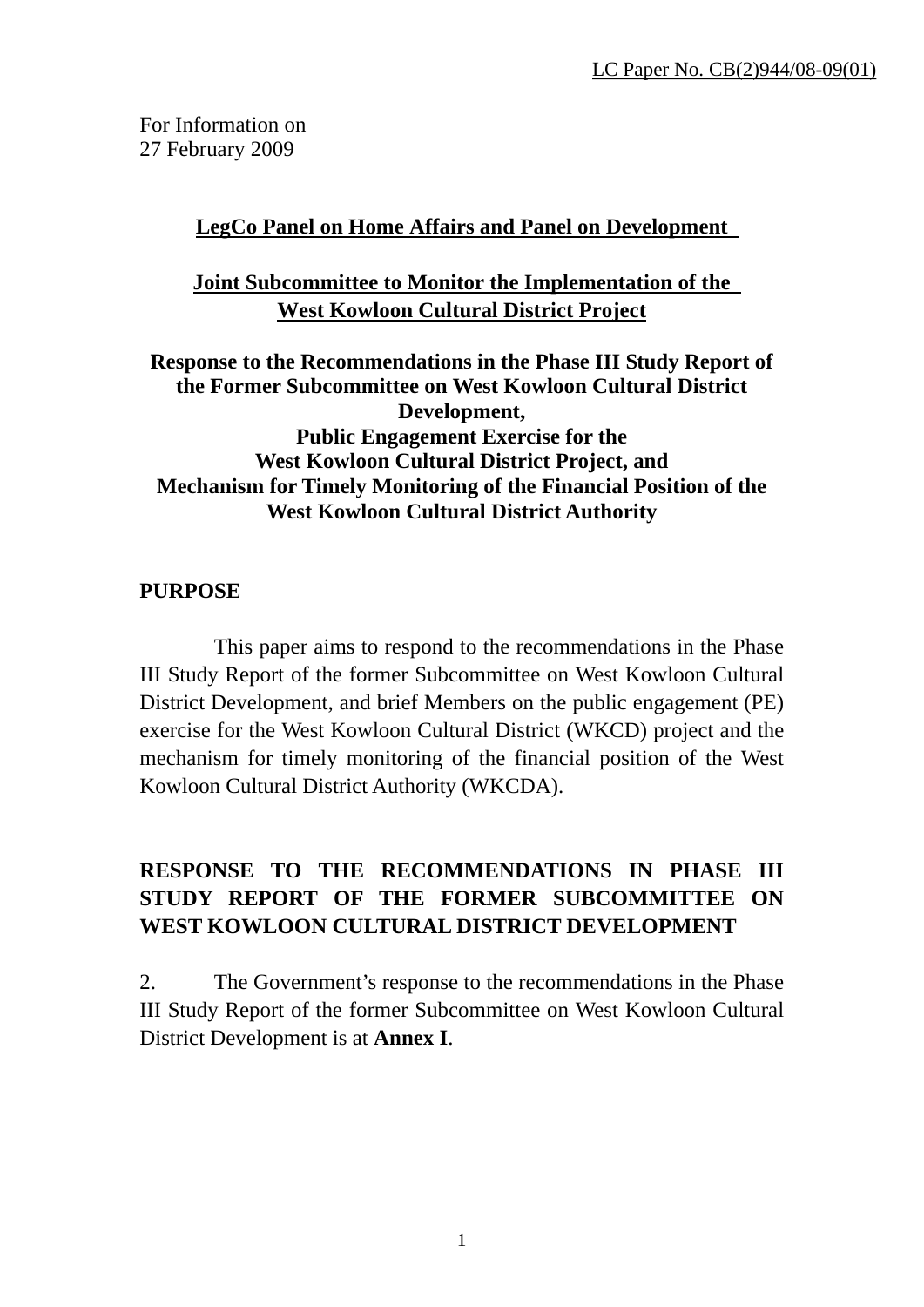# **PUBLIC ENGAGEMENT EXERCISE FOR THE WEST KOWLOON CULTURAL DISTRICT PROJECT**

3. The main purpose of the Development Plan (DP) for the WKCD is to lay out the WKCD area and set apart the land for various core arts and cultural facilities (CACF), other uses (such as commercial, hotel, retail and public open space) as well as for internal infrastructure projects. The WKCDA is in the process of appointing consultants to carry out the preparatory work in preparing the DP. The WKCDA acknowledges the importance of enhancing the transparency and obtaining support from the community in preparing the DP. Well-structured and systematic PE exercise in preparing the DP will therefore be organized. The PE exercise will be carried out in a transparent and open manner with a view to engaging the public closely and allowing extensive community discussion.

4. The PE exercise in preparing the DP will be broadly divided into 3 stages. During Stage 1, the community's aspirations and expectations on the WKCD as a whole and the design and user requirements of the arts and cultural facilities are to be identified through the PE exercise which is tentatively scheduled for mid 2009. The target of the PE exercise at Stage 1 will include stakeholders in the arts and cultural sector as well as members of the public.

5. In Stage 2, three Conceptual Plan Options for the WKCD will be formulated by three different Consultants to be commissioned by the WKCDA. The WKCDA will conduct a PE exercise to seek public views on these Conceptual Plan Options, which is tentatively scheduled to be conducted in late 2009. One out of the three Conceptual Plan Options will then be selected and the concerned Conceptual Plan Consultant would be required to undertake any modifications to the selected Conceptual Plan taking into account the public comments received. The modified Conceptual Plan will be submitted to the WKCDA for consideration and approval.

6. In Stage 3, the selected Conceptual Plan, with any modifications, will be developed into a detailed DP by the Project Consultant to be commissioned by the WKCDA. The Project Consultant will also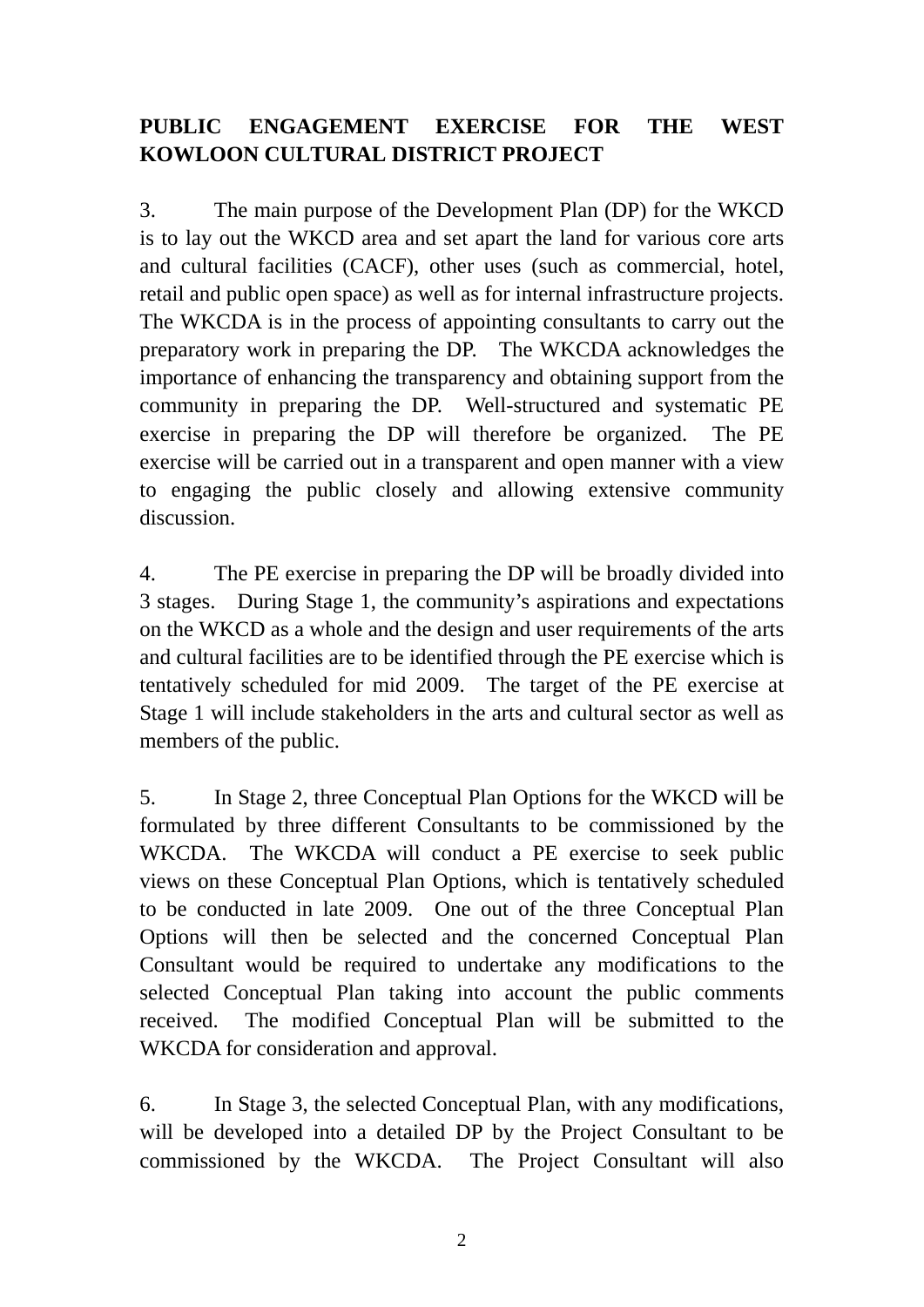conduct technical feasibility studies including engineering, traffic and environmental impact assessments. The WKCDA will conduct a PE exercise to seek public views on the detailed DP, which is tentatively scheduled to be conducted in the last quarter of 2010. Taking into account the public views, the DP will be finalized for submission to the Town Planning Board for consideration, tentatively scheduled for early 2011.

7. The WKCDA will organize various activities appropriate for the stakeholders and the public at each stage of the PE, such as workshops, group discussions, exhibitions etc. While the WKCDA will provide ample opportunities for public engagement, it will strive to complete the preparation process of the DP by 2010 so that the construction works could commence as soon as possible for early completion of the facilities in the WKCD and create employment opportunities.

8. To ensure that views of the public and members from different sectors would be collected, a Consultation Panel has been formed under section 20 of the West Kowloon Cultural District Authority Ordinance (the Ordinance) to gather public views on matters relevant to the functions of the WKCDA. The WKCDA appointed 21 Consultation Panel members on 16 February 2009. The Consultation Panel is to work out detailed plans for the PE exercises, review regularly the progress, and gather and collate the views of the public and the stakeholders in a transparent and fair manner. The foremost task of the Consultation Panel is to assist the WKCDA on the PE exercise and consultation in preparing the DP. The members of the Consultation Panel come from different sectors of the community. The press release on the appointment of the Consultation Panel members is attached at **Annex II**.

# **MECHANISM FOR TIMELY MONITORING OF THE FINANCIAL POSITION OF THE WEST KOWLOON CULTURAL DISTRICT AUTHORITY**

9. In response to the recommendations of the Legislative Council (LegCo), the Administration had included in the Ordinance a number of provisions for monitoring closely the WKCDA's financial position and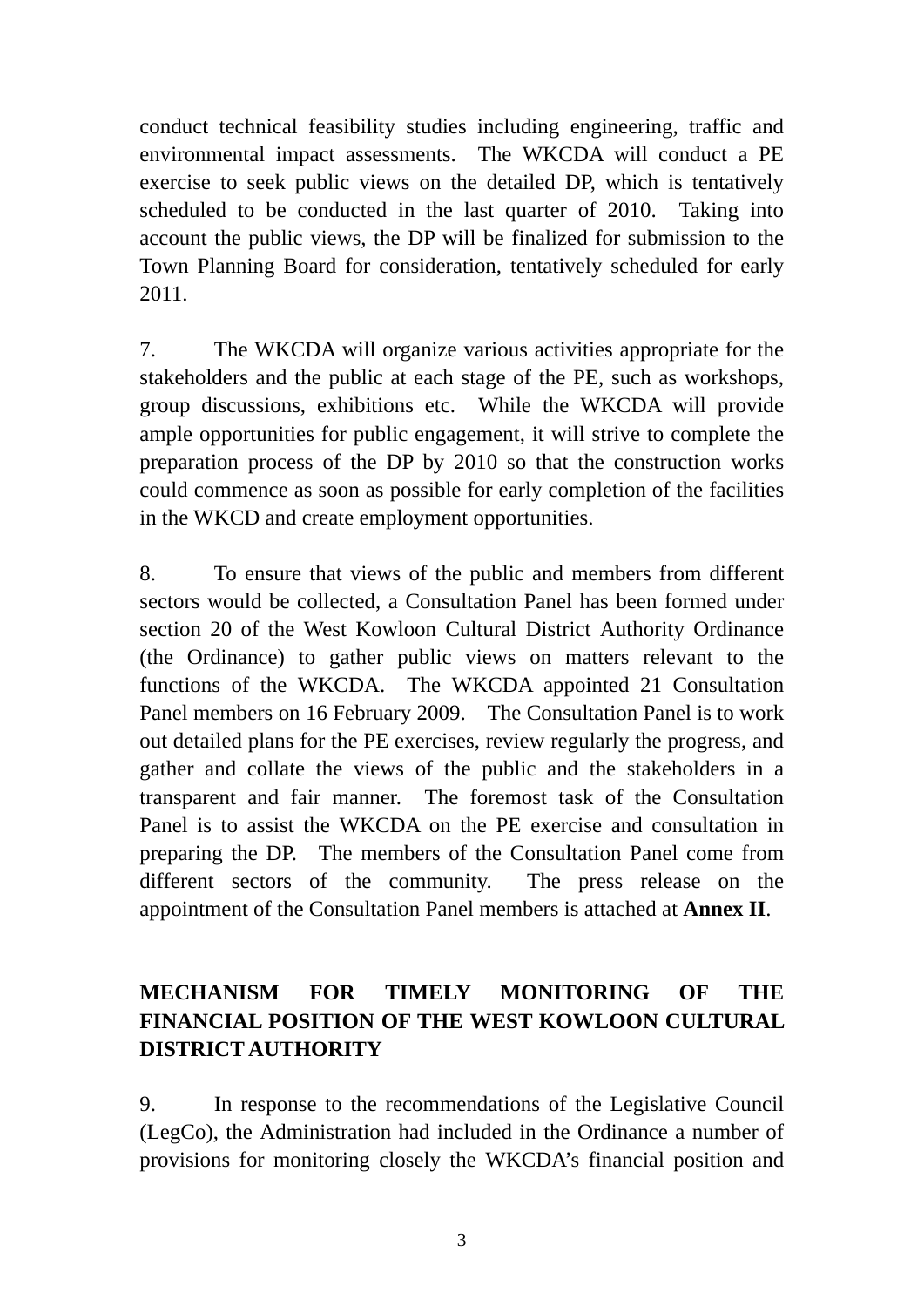the use of public funds by the WKCDA. Sections 22 and 23 of the Ordinance stipulate that the WKCDA shall manage its finances (including resources) with due care and diligence, and invest, in a financially prudent manner, the funds available for investment in such classes or descriptions of investment as the Financial Secretary may specify in writing. Section 30 of the Ordinance provides that the Director of Audit may conduct an examination into the economy, efficiency and effectiveness with which the WKCDA has expended its resources in performing its functions. Section 34 and 35 of the Ordinance also provide that the WKCDA shall, in respect of each financial year, prepare an annual report of the WKCDA for that financial year, and the Financial Secretary shall cause the report received to be laid on the table of the LegCo. The annual report must include the statement of accounts of the financial year containing a profit and loss account, a cash flow statement and a balance sheet, and an audit report on the financial statements prepared by auditors. The Government has also requested the WKCDA to include in its annual report the construction progress and actual expenditure in relation to various CACF for that financial year, details of the income and expenditure on the operation of individual CACF for that financial year, remuneration information of the senior WKCDA staff, and a comparison of the income and expenditure account for that financial year with the one for the previous financial year.

10. In addition, the Government has requested the WKCDA to conduct a mid-term review after the completion of the CACF in Phase I or not later than 2014-15, on the progress of the Phase I facilities as well as its plan for developing the Phase II facilities. The review should cover:

- (1) the overall progress of the development of the Phase I facilities, including completed and unfinished facilities (if any);
- (2) the capital costs of developing the Phase I facilities;
- (3) the overall financial position and operating results of the WKCD project, including the audited income and expenditure accounts; and
- (4) the initial forecast and planning for, as well as initial financial estimates of the Phase II facilities.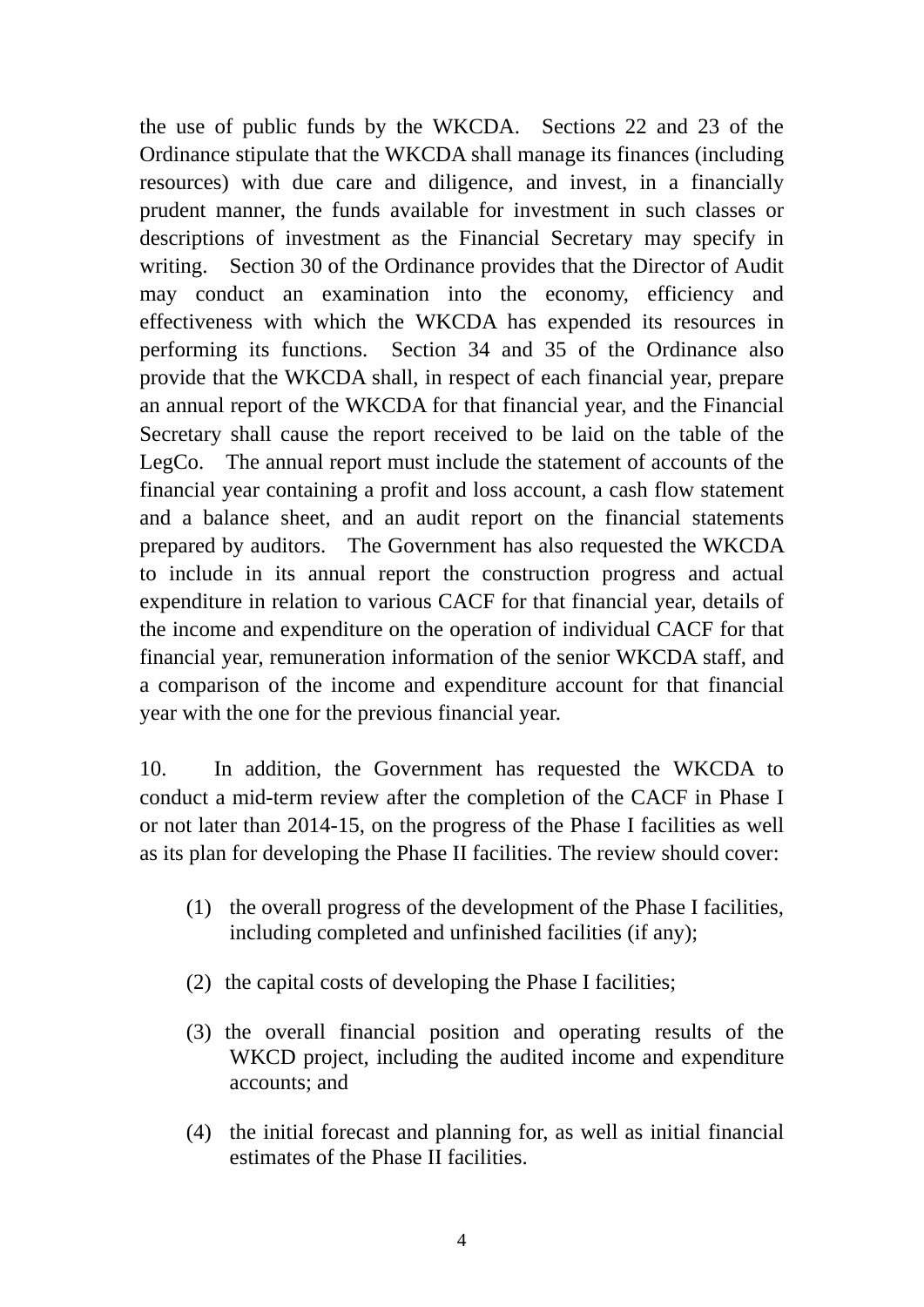The WKCDA has to report on the results of this review to the LegCo or any relevant committee of the LegCo.

11. With the above measures, we consider that the financial position of the WKCDA will be monitored in a stringent and effective manner and the WKCDA will be accountable to the public for the use of public resources.

**The Home Affairs Bureau February 2009**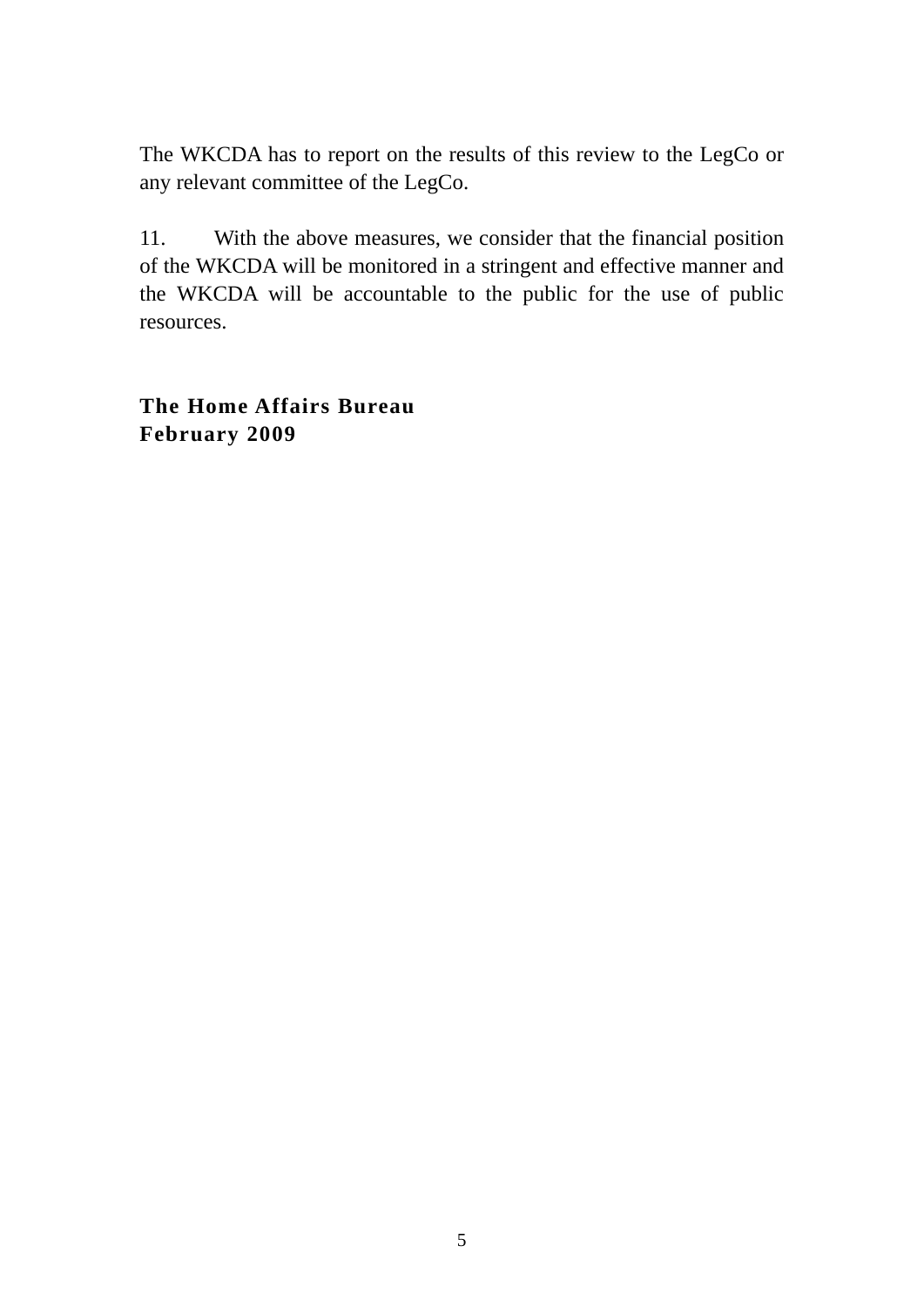#### **Annex I**

#### **Joint Subcommittee to Monitor the Implementation of the West Kowloon Cultural District Project**

**Summary of views and suggestions made in the Phase III Study Report of the Subcommittee on West Kowloon Cultural District Development for future monitoring of the project** 

|     |                                                                          | <b>Administration's response</b>                            |
|-----|--------------------------------------------------------------------------|-------------------------------------------------------------|
|     | (1) Town planning and integration with neighbouring districts            |                                                             |
|     | Development parameters and development mix                               |                                                             |
|     |                                                                          |                                                             |
| (a) | Core Arts and Cultural Facilities (CACF) should be built as iconic       | According to the Recommendation Report (the CC              |
|     | institutions to serve as the symbolic and anchor buildings in the West   | Report) of the Consultative Committee on the Core Arts      |
|     | Kowloon Cultural District (WKCD) and should integrate with the           | and Cultural Facilities of the West Kowloon Cultural        |
|     | Residential/Dining/Entertainment (RDE) facilities in the WKCD project to | District (the CC), the CC proposed that 15 performing       |
|     | create synergy and attract people flow.                                  | arts venues of different sizes serving different art forms, |
|     |                                                                          | a new and forward-looking cultural institution with         |
|     |                                                                          | museum functions (temporarily called "M+") which            |
|     |                                                                          | focuses on $20^{th}$ - $21^{st}$ century visual culture, an |
|     |                                                                          | exhibition centre and piazza areas should be provided in    |
|     |                                                                          | the West Kowloon Cultural District (WKCD). Of the           |
|     |                                                                          | abovementioned facilities, the Concert Hall and             |
|     |                                                                          | Chamber Music Hall should be co-located in a free           |
|     |                                                                          | standing structure with iconic architecture; the Xiqu       |
|     |                                                                          | Centre and $M+$ should be free-standing with iconic         |
|     |                                                                          | architecture; the Great Theatre and Mega Performance        |
|     |                                                                          | Venue should also be free standing. The Core Arts and       |
|     |                                                                          | Cultural Facilities (CACF) should be suitably clustered     |
|     |                                                                          | together with the Residential/Dining/Entertainment          |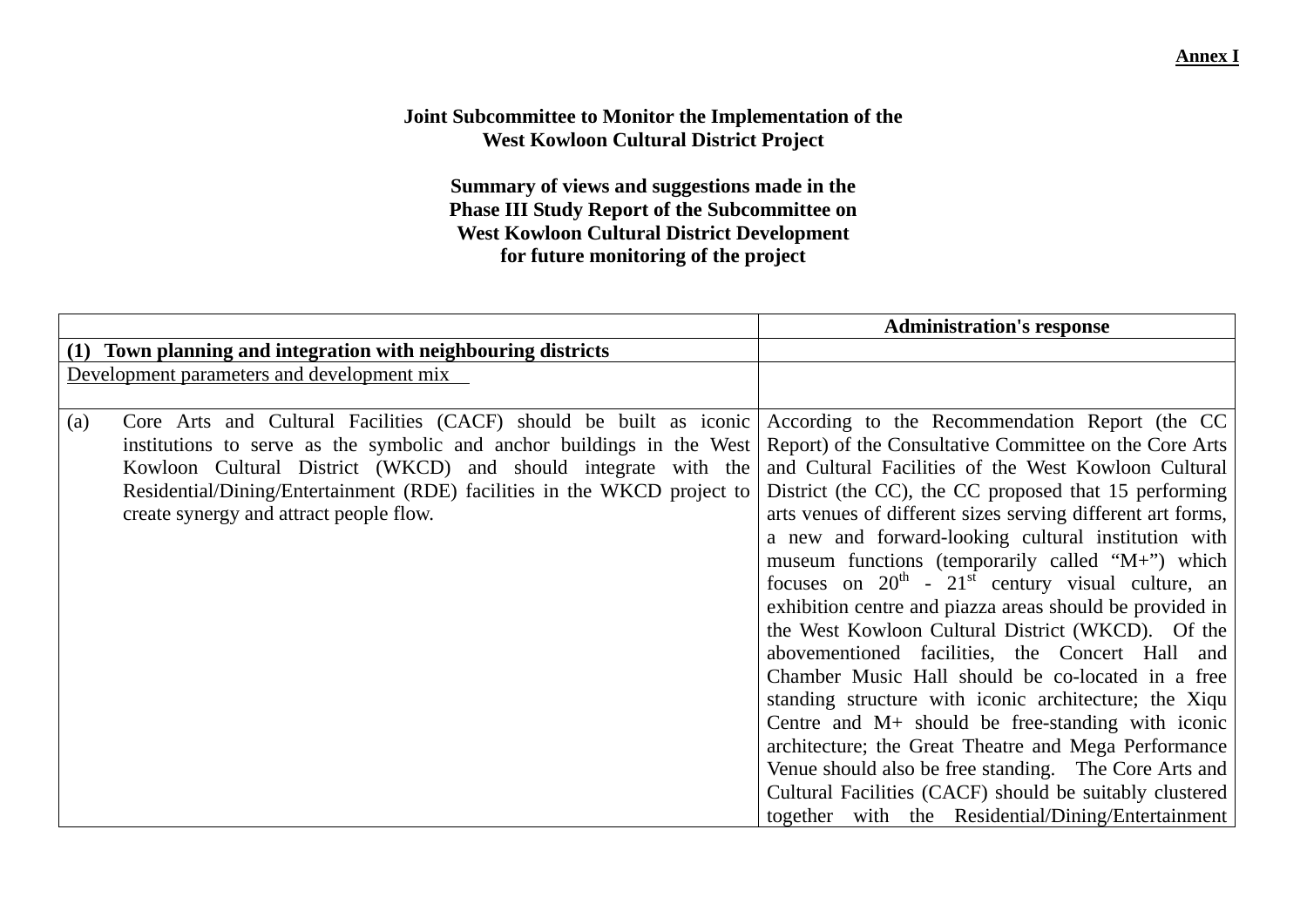|     |                                                                                                                                                                                                                                                                                                                                                          | (RDE) facilities so as to create people flow and synergy.<br>The West Kowloon Culture District Authority<br>(WKCDA) will take into account the recommendations<br>of the CC Report in preparing the Development Plan<br>(DP) for the WKCD. These recommendations will also<br>be included in the study brief to ensure that the<br>consultants taking part in the preparation of the DP<br>could fully understand the recommendations.                                                                                                                                                                                                                                                                                                                                                                                                                                                                                                                                                                                          |
|-----|----------------------------------------------------------------------------------------------------------------------------------------------------------------------------------------------------------------------------------------------------------------------------------------------------------------------------------------------------------|---------------------------------------------------------------------------------------------------------------------------------------------------------------------------------------------------------------------------------------------------------------------------------------------------------------------------------------------------------------------------------------------------------------------------------------------------------------------------------------------------------------------------------------------------------------------------------------------------------------------------------------------------------------------------------------------------------------------------------------------------------------------------------------------------------------------------------------------------------------------------------------------------------------------------------------------------------------------------------------------------------------------------------|
| (b) | The Town Planning Board (TPB) should give careful consideration to and<br>properly address objections raised by a few parties on the imposition of the<br>building height restrictions which may have an adverse impact on creative<br>building designs and hinder the formulation of an optimal Development<br>Planat the subsequent stage of planning. | At its meeting in April 2008, the Town Planning Board<br>(TPB) specified, in accordance with the Town Planning<br>Ordinance<br>and<br>after<br>careful<br>deliberation, the<br>development parameters (including building height)<br>restrictions) of the WKCD on the Draft South West<br>Kowloon Outline Zoning Plan (OZP). There were<br>opinions that the height restrictions were inflexible and<br>would affect the architectural design of the arts and<br>cultural facilities. At the open hearing on 31 October<br>2008, the TPB agreed to give greater flexibility to the<br>height restrictions of the arts and cultural facilities in the<br>WKCD on the OZP by allowing application to the TPB<br>for consideration of relaxation of building height<br>restrictions for free-standing arts and cultural facilities.<br>These amendments were gazetted on 19 December 2008<br>for public inspection. The WKCDA will prepare the<br>DP in accordance with the latest development<br>parameters specified on the OZP. |
| (c) | Areas at the immediate harbourfront should be designated for public<br>enjoyment with lots of amenities and greening, and areas of public open<br>space should not be too dispersed and should be conveniently accessible to<br>the public including the wheelchair-bound.                                                                               | The WKCDA will take into account the suggestions<br>relating to the public open space, amenities and greening<br>in preparing the DP.                                                                                                                                                                                                                                                                                                                                                                                                                                                                                                                                                                                                                                                                                                                                                                                                                                                                                           |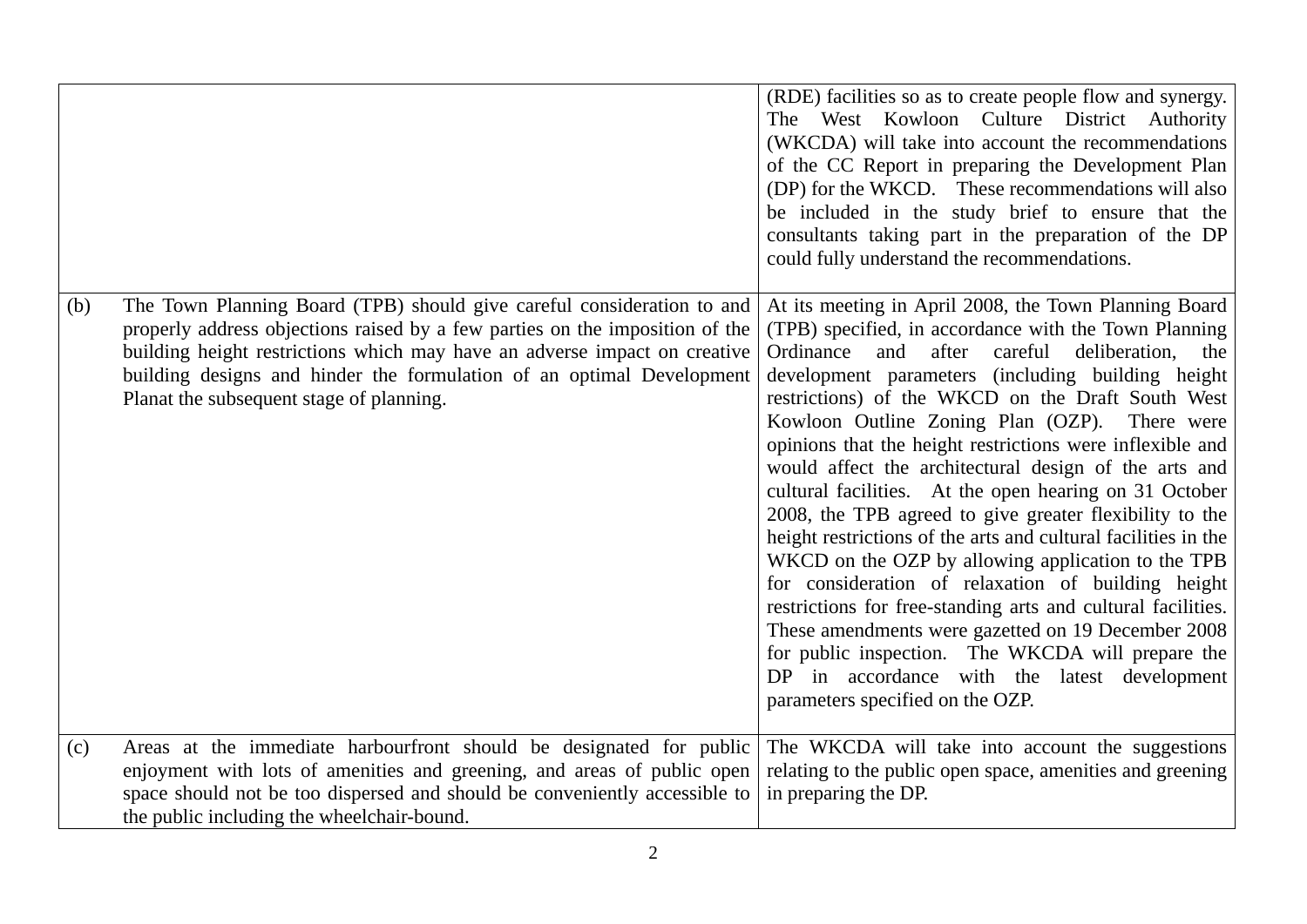| (d)<br>Areas reserved for the development of Phase II arts and cultural facilities<br>should be used as public open space in the interim and their design should be<br>conducive to attracting people flow to the CACF and RDE facilities.                                                                                                                                                                                                               | The WKCDA will take into account the suggestions<br>relating to the public open space including the areas<br>reserved for Phase II development of the arts and<br>cultural facilities in preparing the DP.                                                                                                                                                                                                                                                                                                                                                                                                            |
|----------------------------------------------------------------------------------------------------------------------------------------------------------------------------------------------------------------------------------------------------------------------------------------------------------------------------------------------------------------------------------------------------------------------------------------------------------|-----------------------------------------------------------------------------------------------------------------------------------------------------------------------------------------------------------------------------------------------------------------------------------------------------------------------------------------------------------------------------------------------------------------------------------------------------------------------------------------------------------------------------------------------------------------------------------------------------------------------|
| Public engagement in masterplanning                                                                                                                                                                                                                                                                                                                                                                                                                      |                                                                                                                                                                                                                                                                                                                                                                                                                                                                                                                                                                                                                       |
| The West Kowloon Cultural District Authority (WKCDA) should engage the public<br>extensively in the drawing-up of the Development Plan for WKCD in a structured<br>and systematic manner. Special attention should be given to the use of effective<br>presentation methods to enable the public to visualize the spatial relationships of<br>various land uses and facilities in relation to different development parameters and<br>development mixes. | The WKCDA acknowledges the importance of<br>enhancing transparency and obtaining support from the<br>community in preparing the DP. Well-structured and<br>systematic public engagement (PE) exercises in<br>preparing the DP will therefore be organized. The PE<br>exercises will be broadly divided into 3 stages and<br>carried out in a transparent and open manner with a view<br>to engaging the public closely and allowing extensive<br>community discussion. For details of the PE exercises,<br>please refer to paragraphs 3–8 of the main text of the<br>paper.                                           |
| Professional support for WKCDA in masterplanning                                                                                                                                                                                                                                                                                                                                                                                                         |                                                                                                                                                                                                                                                                                                                                                                                                                                                                                                                                                                                                                       |
| The Planning Department (PD) should continue to play a role in assisting WKCDA<br>in formulating the Development Plan and act as a link between WKCDA and the<br>Administration in laying down suitable conditions for land sale and leases for the<br>residential, office and hotel sites in WKCD.                                                                                                                                                      | One of the priority tasks of the WKCDA is to prepare a<br>comprehensive DP for the WKCD. The Government<br>has seconded a team of professional staff in town<br>planning, architecture and engineering to the WKCDA<br>to assist the preparation of the DP. In addition, the<br>WKCDA is in the process of employing relevant<br>professional staff to support the preparation of the DP.<br>The Home Affairs Bureau (HAB) will continue to<br>coordinate with relevant Government departments in<br>relation to the WKCD to ensure that the WKCD project<br>and other major infrastructural projects in the vicinity |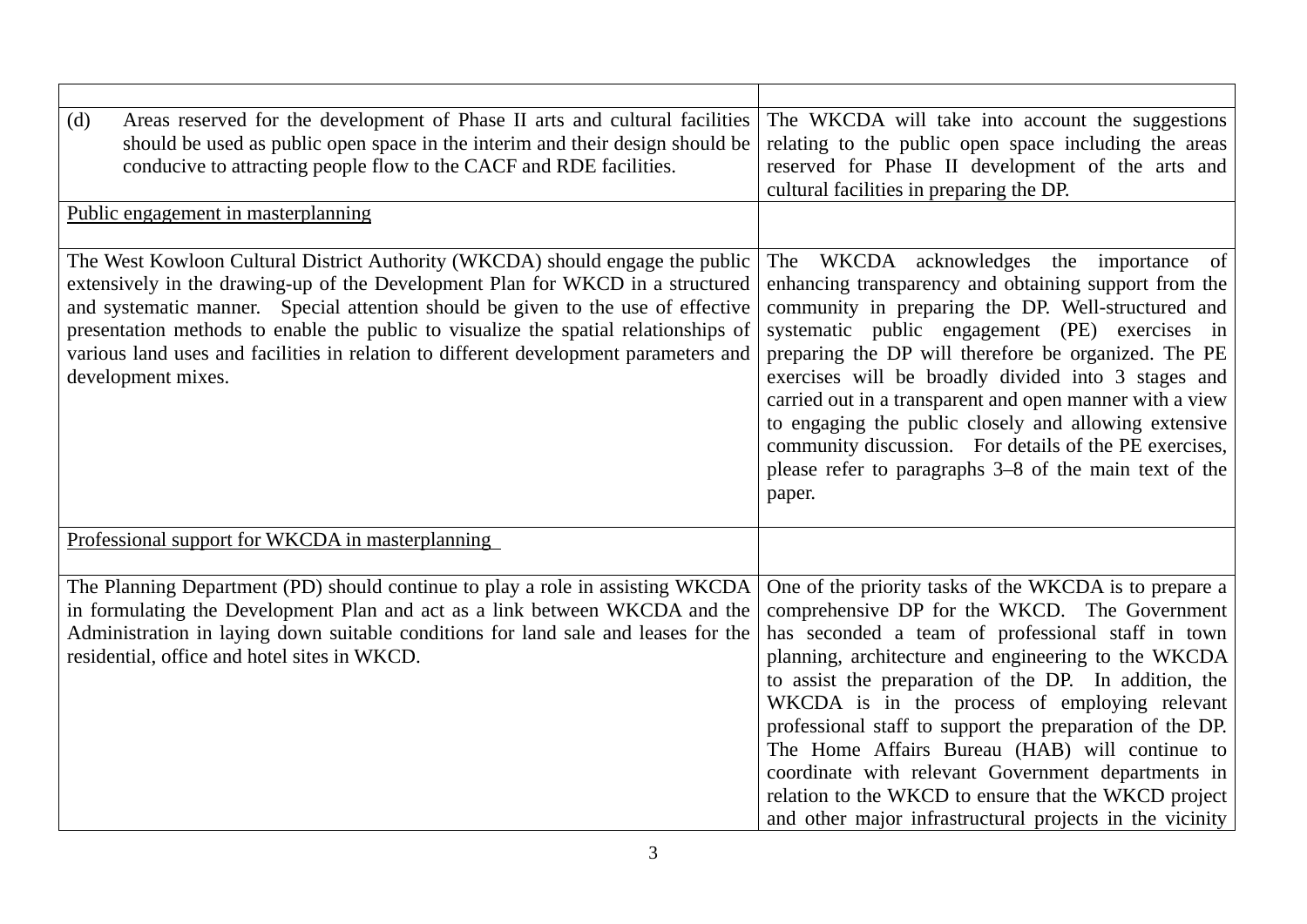|                                                                                                                                                                                                                                                                                                                                                                                                                                                                              | are well coordinated.                                                                                                                                                                                                                                                                                                                                                                                                     |
|------------------------------------------------------------------------------------------------------------------------------------------------------------------------------------------------------------------------------------------------------------------------------------------------------------------------------------------------------------------------------------------------------------------------------------------------------------------------------|---------------------------------------------------------------------------------------------------------------------------------------------------------------------------------------------------------------------------------------------------------------------------------------------------------------------------------------------------------------------------------------------------------------------------|
| Connectivity and revitalization of old districts                                                                                                                                                                                                                                                                                                                                                                                                                             |                                                                                                                                                                                                                                                                                                                                                                                                                           |
| The planning of WKCD should aim at achieving integration with the neighbouring<br>areas in the social, cultural and economic dimensions. Adequate facilities should<br>be provided to ensure good physical connectivity. WKCDA should garner views<br>from the public in drawing up the Development Plan and provide substantive<br>recommendations to the Administration on the revitalization of the old districts in<br>West Kowloon in light of the development of WKCD. | In preparing the DP for the WKCD, the WKCDA will<br>liaise closely with the relevant Government departments<br>to ensure that the connectivity between the WKCD and<br>neighbouring areas are well coordinated. In addition,<br>the WKCDA will widely consult the public (including<br>the District Councils) in preparing the DP to ensure that<br>the WKCD will integrate and connect with the<br>neighbouring areas.   |
| Core arts and cultural facilities<br>(2)                                                                                                                                                                                                                                                                                                                                                                                                                                     |                                                                                                                                                                                                                                                                                                                                                                                                                           |
| Performance venues                                                                                                                                                                                                                                                                                                                                                                                                                                                           |                                                                                                                                                                                                                                                                                                                                                                                                                           |
| More detailed studies should be conducted on the seating capacity and<br>(a)<br>locations of the proposed performance venues and on whether special<br>features or designs should be provided for the facilities to cater for special<br>groups of audiences, e.g. children or the elderly.                                                                                                                                                                                  | The DP preparation process will be conducted in a<br>transparent, open and inclusive manner. In identifying<br>the design and functional requirements of the arts and<br>cultural facilities at Stage 1 of the PE exercise, the<br>WKCDA will engage different sectors to gauge their<br>views to ensure that the facilities and scale of the<br>performance venues can meet their needs.                                 |
| International design competitions should be launched to obtain the best<br>(b)<br>designs for the iconic facilities. Construction for these facilities should be<br>pursued under separate design and construction contracts.                                                                                                                                                                                                                                                | As regards architectural design, the WKCDA was of the<br>view that apart from the three iconic buildings (i.e. $M_{+}$ ,<br>the Xiqu Centre, and the Concert Hall/Chamber Music<br>Hall) recommended in the CC Report, if considered<br>feasible, the design of other facilities and piazza areas in<br>the WKCD may also go through a competitive process<br>so as to obtain suitable designs for these facilities. This |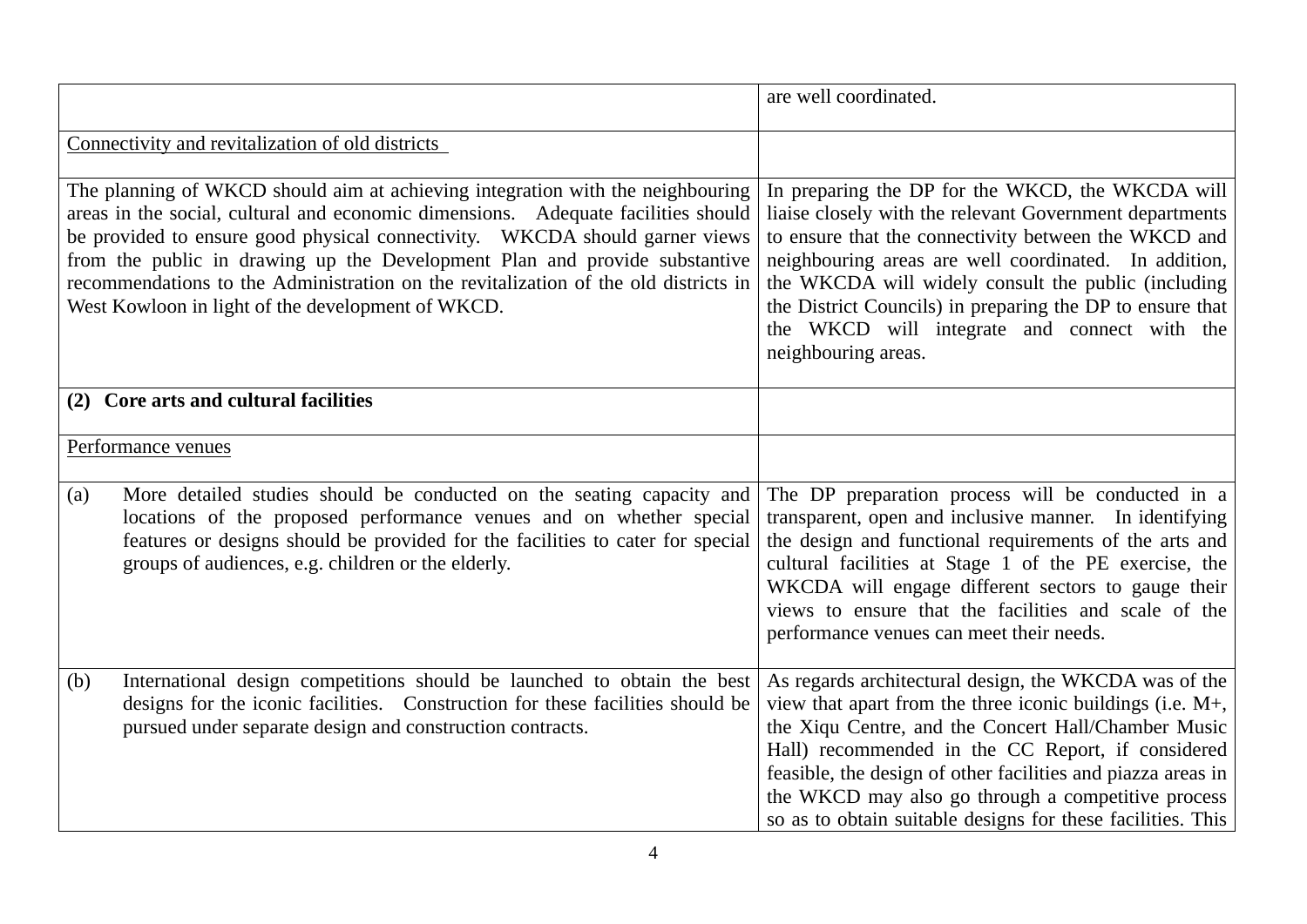|     |                                                                                                                                                                                                           | approach would not only provide more choices for the<br>WKCDA, it would also allow more local and overseas<br>architects to take part in the WKCD development.<br>The<br>WKCDA will examine what is the most appropriate<br>approach in awarding the design and construction<br>contracts.                                                |
|-----|-----------------------------------------------------------------------------------------------------------------------------------------------------------------------------------------------------------|-------------------------------------------------------------------------------------------------------------------------------------------------------------------------------------------------------------------------------------------------------------------------------------------------------------------------------------------|
| (c) | The timing for implementing the theatres in Phase II Development should be<br>triggered by the proven demand for those in Phase I.                                                                        | Phase I CACF, including 12 performing arts venues, a<br>museum (Phase I) and an exhibition centre are<br>scheduled for completion by 2014-2015. The WKCDA<br>will decide on the Phase II development taking into<br>account the demand for Phase I facilities after they have<br>come into operation.                                     |
| (d) | The convertibility of the mega performance venue into a smaller venue<br>should be carefully considered, in particular if it would result in revenue<br>reduction and under-utilization of seating space. | In identifying the design and functional requirements of<br>the arts and cultural facilities at Stage 1 of the PE<br>exercise, the WKCDA will engage different sectors to<br>gauge their views (in particular the arts and cultural<br>sector) to ensure that the facilities and scale of the<br>performance venues can meet their needs. |
| (e) | There should be optimum use of space earmarked for facilities in Phase II<br>Development so as to build up the pedestrian flow for the entire WKCD area.                                                  | The WKCDA will decide on the Phase II development<br>taking into account the demand for Phase I facilities<br>after they have come into operation. The WKCDA will<br>make optimum use of the public space reserved for<br>Phase II development for attracting people flow.                                                                |
| (f) | There should be a hiring policy for the use of the Piazza Areas so that public<br>enjoyment of open space/green space would not be compromised.                                                           | The WKCDA will take into account the suggestions<br>relating to public open space /green space in preparing<br>the DP. The WKCDA will make proper arrangements<br>for the use of the piazza areas.                                                                                                                                        |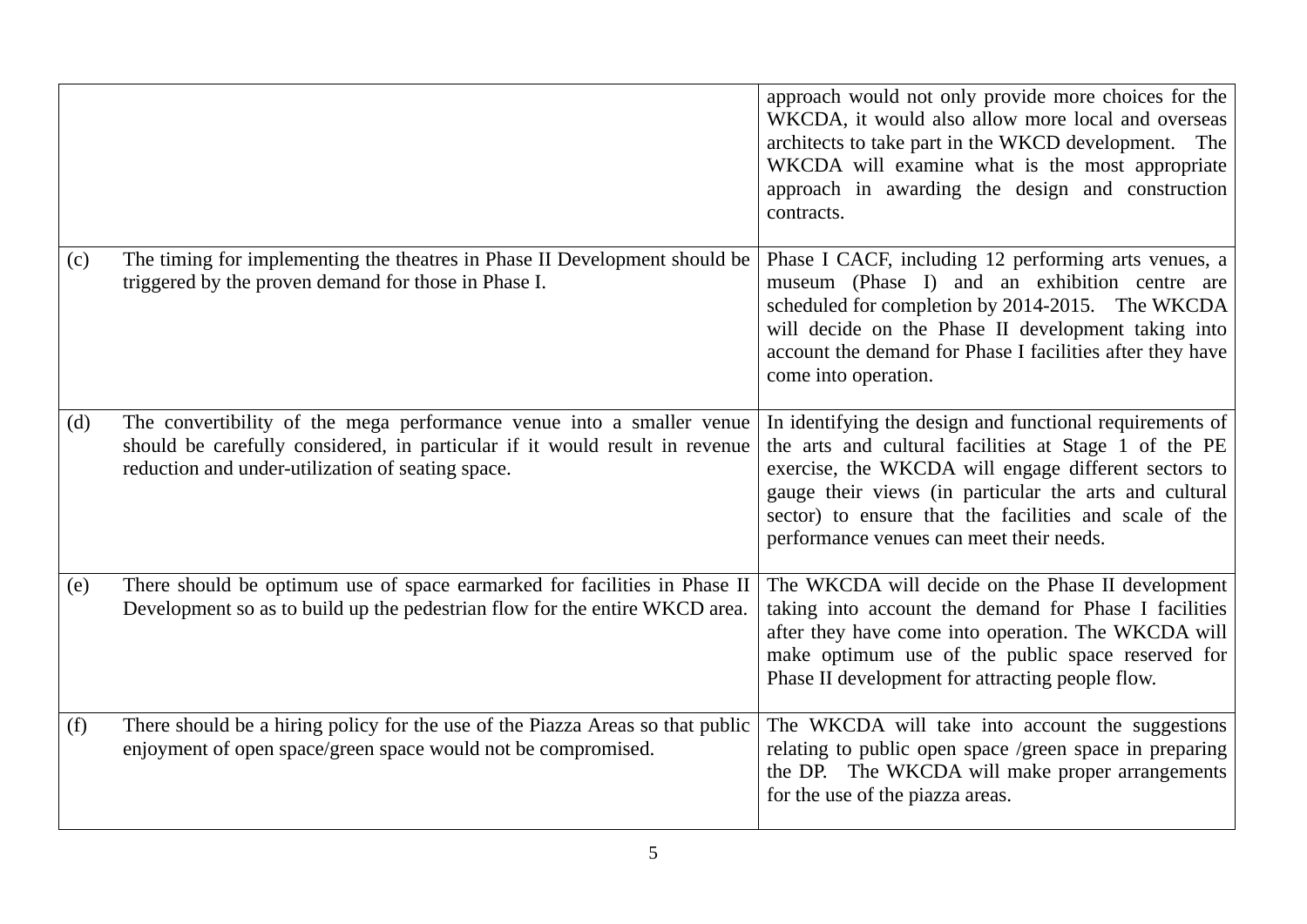| M+ will be developed prudently in two phases to tie in<br>Bearing in mind that $M$ + would amount to a substantial increase by 52% of<br>(a)<br>the total space provision of all the existing public museums in Hong Kong,<br>with the overall development of the WKCD. In<br>its total capital costs will amount to \$4.749 billion, and 78% of the operating<br>identifying the design and functional requirements of the<br>deficit of WKCD will come from M+, consideration should be given to<br>arts and cultural facilities (including $M+$ ) at Stage 1 of<br>whether the implementation of $M$ + could be deferred until sufficient<br>the PE exercise, the WKCDA will engage different<br>experience has been built up or be further phased to allow for a more<br>sectors to gauge their views (in particular the concerned<br>museum organisations) to ensure that the facilities and<br>progressive implementation timeframe.<br>scale of the M+ can meet their needs. To effectively |
|----------------------------------------------------------------------------------------------------------------------------------------------------------------------------------------------------------------------------------------------------------------------------------------------------------------------------------------------------------------------------------------------------------------------------------------------------------------------------------------------------------------------------------------------------------------------------------------------------------------------------------------------------------------------------------------------------------------------------------------------------------------------------------------------------------------------------------------------------------------------------------------------------------------------------------------------------------------------------------------------------|
|                                                                                                                                                                                                                                                                                                                                                                                                                                                                                                                                                                                                                                                                                                                                                                                                                                                                                                                                                                                                    |
|                                                                                                                                                                                                                                                                                                                                                                                                                                                                                                                                                                                                                                                                                                                                                                                                                                                                                                                                                                                                    |
|                                                                                                                                                                                                                                                                                                                                                                                                                                                                                                                                                                                                                                                                                                                                                                                                                                                                                                                                                                                                    |
|                                                                                                                                                                                                                                                                                                                                                                                                                                                                                                                                                                                                                                                                                                                                                                                                                                                                                                                                                                                                    |
|                                                                                                                                                                                                                                                                                                                                                                                                                                                                                                                                                                                                                                                                                                                                                                                                                                                                                                                                                                                                    |
|                                                                                                                                                                                                                                                                                                                                                                                                                                                                                                                                                                                                                                                                                                                                                                                                                                                                                                                                                                                                    |
|                                                                                                                                                                                                                                                                                                                                                                                                                                                                                                                                                                                                                                                                                                                                                                                                                                                                                                                                                                                                    |
|                                                                                                                                                                                                                                                                                                                                                                                                                                                                                                                                                                                                                                                                                                                                                                                                                                                                                                                                                                                                    |
|                                                                                                                                                                                                                                                                                                                                                                                                                                                                                                                                                                                                                                                                                                                                                                                                                                                                                                                                                                                                    |
| embark on the design and construction of $M_{+}$ , a<br>The Administration should explain to the general public in an easily<br>(b)                                                                                                                                                                                                                                                                                                                                                                                                                                                                                                                                                                                                                                                                                                                                                                                                                                                                |
| Museum Committee has been established under the<br>comprehensible manner what $M+$ is meant to be, before starting to design                                                                                                                                                                                                                                                                                                                                                                                                                                                                                                                                                                                                                                                                                                                                                                                                                                                                       |
| and build the M+ infrastructure.<br>Board of the WKCDA to start preparatory work. The                                                                                                                                                                                                                                                                                                                                                                                                                                                                                                                                                                                                                                                                                                                                                                                                                                                                                                              |
| Museum Committee has considered to use a site at Oil                                                                                                                                                                                                                                                                                                                                                                                                                                                                                                                                                                                                                                                                                                                                                                                                                                                                                                                                               |
| Street in North Point for setting up the Interim M+.<br>The Administration should make the optimum use of the interim $M+$ in North<br>(c)                                                                                                                                                                                                                                                                                                                                                                                                                                                                                                                                                                                                                                                                                                                                                                                                                                                         |
| After conducting a site inspection, the Museum<br>Point, not just as a training ground for future staff of $M$ + but as a temporary                                                                                                                                                                                                                                                                                                                                                                                                                                                                                                                                                                                                                                                                                                                                                                                                                                                                |
| Committee found that the size of the original building at<br>exhibition centre for public viewing and for testing out the M+ concept in a                                                                                                                                                                                                                                                                                                                                                                                                                                                                                                                                                                                                                                                                                                                                                                                                                                                          |
| the site too small. If a new building was to be built for<br>smaller scale.                                                                                                                                                                                                                                                                                                                                                                                                                                                                                                                                                                                                                                                                                                                                                                                                                                                                                                                        |
| setting up the Interim M+, it would be necessary to                                                                                                                                                                                                                                                                                                                                                                                                                                                                                                                                                                                                                                                                                                                                                                                                                                                                                                                                                |
| demolish an existing building next to it. It would also                                                                                                                                                                                                                                                                                                                                                                                                                                                                                                                                                                                                                                                                                                                                                                                                                                                                                                                                            |
| be necessary to deal with the land contamination issue.                                                                                                                                                                                                                                                                                                                                                                                                                                                                                                                                                                                                                                                                                                                                                                                                                                                                                                                                            |
| Taking into account the cost and time needed, the                                                                                                                                                                                                                                                                                                                                                                                                                                                                                                                                                                                                                                                                                                                                                                                                                                                                                                                                                  |
| Museum Committee considered that the site was not                                                                                                                                                                                                                                                                                                                                                                                                                                                                                                                                                                                                                                                                                                                                                                                                                                                                                                                                                  |
| suitable for setting up the Interim M+. The Museum                                                                                                                                                                                                                                                                                                                                                                                                                                                                                                                                                                                                                                                                                                                                                                                                                                                                                                                                                 |
| Committee would continue to explore other locations                                                                                                                                                                                                                                                                                                                                                                                                                                                                                                                                                                                                                                                                                                                                                                                                                                                                                                                                                |
| and agreed that the Interim M+ should organize                                                                                                                                                                                                                                                                                                                                                                                                                                                                                                                                                                                                                                                                                                                                                                                                                                                                                                                                                     |
| activities in different areas of Hong Kong to promote the                                                                                                                                                                                                                                                                                                                                                                                                                                                                                                                                                                                                                                                                                                                                                                                                                                                                                                                                          |
| concept of $M$ + to the public.                                                                                                                                                                                                                                                                                                                                                                                                                                                                                                                                                                                                                                                                                                                                                                                                                                                                                                                                                                    |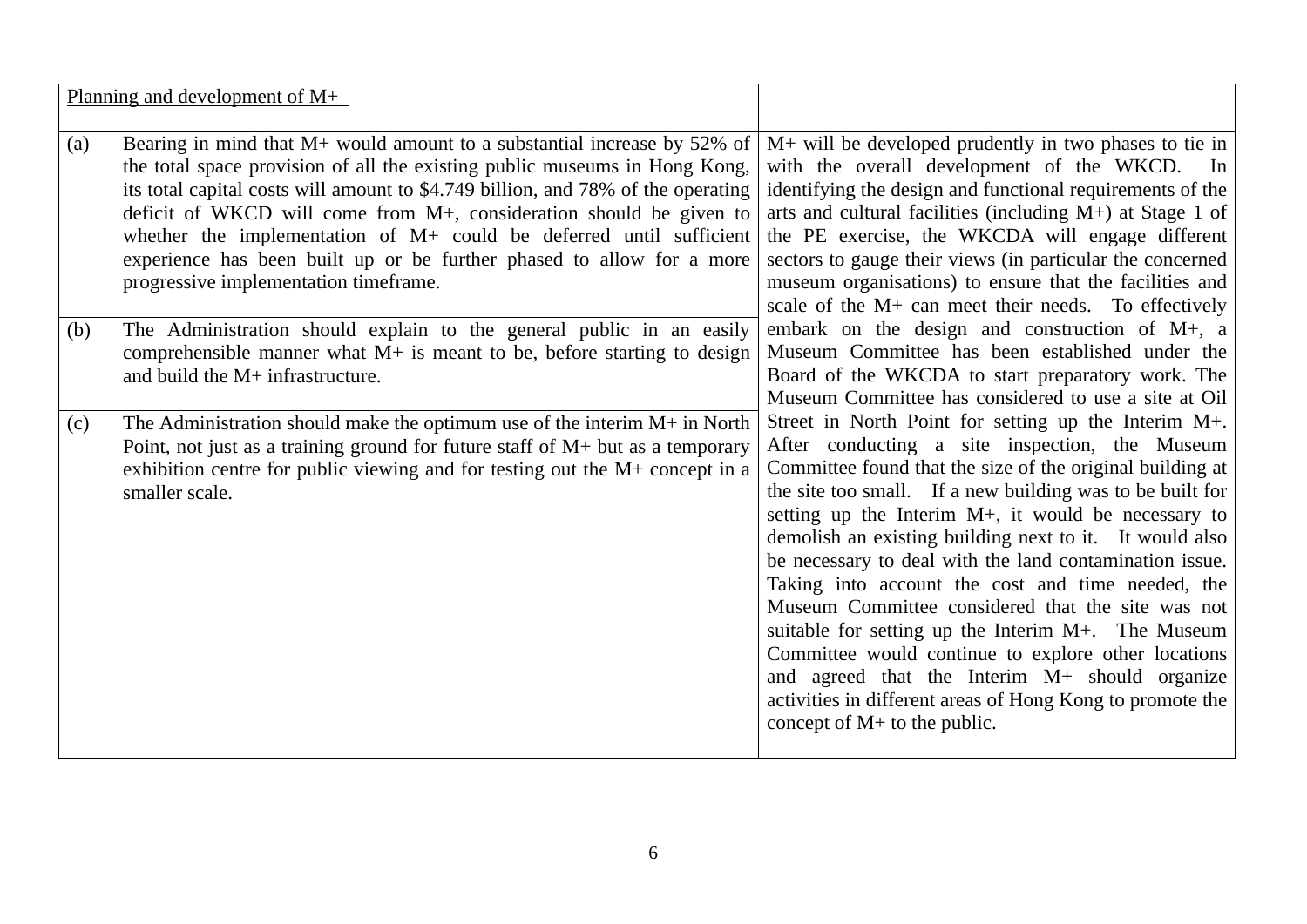| (d) | The Administration should ensure full co-operation between $M+$ and the<br>existing museums under the management of the Leisure and Cultural<br>Services Department (LCSD) by promoting staff integration, such as staff<br>attachment programmes, and putting in place contractual arrangements over<br>the borrowing of collections from existing museums. | $M+$ is more than a museum or a building space.<br>It is<br>a new type of cultural institution with its mission to<br>focus on $20^{th} - 21^{st}$ century visual culture, broadly<br>defined, from a Hong Kong perspective, the perspective<br>of now, and with a global vision. The Government will<br>work closely with the WKCDA and establish links in |
|-----|--------------------------------------------------------------------------------------------------------------------------------------------------------------------------------------------------------------------------------------------------------------------------------------------------------------------------------------------------------------|-------------------------------------------------------------------------------------------------------------------------------------------------------------------------------------------------------------------------------------------------------------------------------------------------------------------------------------------------------------|
| (e) | The Administration should encourage current local curatorial staff to take on<br>the new challenges in M+, instead of relying entirely on curators from<br>overseas as they may not understand the "Hong Kong perspective" as much<br>as local curators.                                                                                                     | various aspects. The museum facilities in the WKCD<br>will provide abundant employment opportunities for<br>local talents, including current curatorial staff.                                                                                                                                                                                              |
| (f) | WKCDA should conduct more extensive consultation with the museum<br>community before proceeding to establish the management board of $M+$ and<br>recruiting the $M+$ staff.                                                                                                                                                                                  | The WKCDA will engage the arts and cultural sector to<br>gauge their views (in particular the concerned museum<br>organizations) on the planning and development of the<br>museum facilities in the WKCD to ensure that facilities<br>and operation of the museum can meet their needs.                                                                     |
| (g) | WKCDA should not adopt Design-and-Build mode of development for<br>constructing M+ and should conduct a design competition if the iconic effect<br>of $M+$ is crucial to the attraction of quality collections in future.                                                                                                                                    | As regards architectural design, the CC Report<br>recommended that the architecture of M+ should be<br>iconic. The WKCDA agrees that a competitive process<br>should be gone through to select the suitable design for<br>this iconic building. It will also examine what is the<br>most appropriate approach for developing M+.                            |
| (h) | To enhance $M+$ 's position as the major museum icon in Asia, $M+$ should also<br>work closely with museums in the Mainland as well as those in the Asian<br>region to facilitate exhibition of important collections from these places.                                                                                                                     | The Museum Committee will establish links and<br>network with museums in Asia and other parts of the<br>world to explore future cooperation opportunities.                                                                                                                                                                                                  |
|     | Synchronising of project works                                                                                                                                                                                                                                                                                                                               |                                                                                                                                                                                                                                                                                                                                                             |
| (a) | Given the Administration's plan to implement, in terms of capital costs, some<br>92% of the core facilities within a six to seven year period, extra care should                                                                                                                                                                                             | Apart from the CACF, the WKCD will also include<br><b>RDE</b><br>facilities<br>other<br>ancillary<br>facilities,<br>and                                                                                                                                                                                                                                     |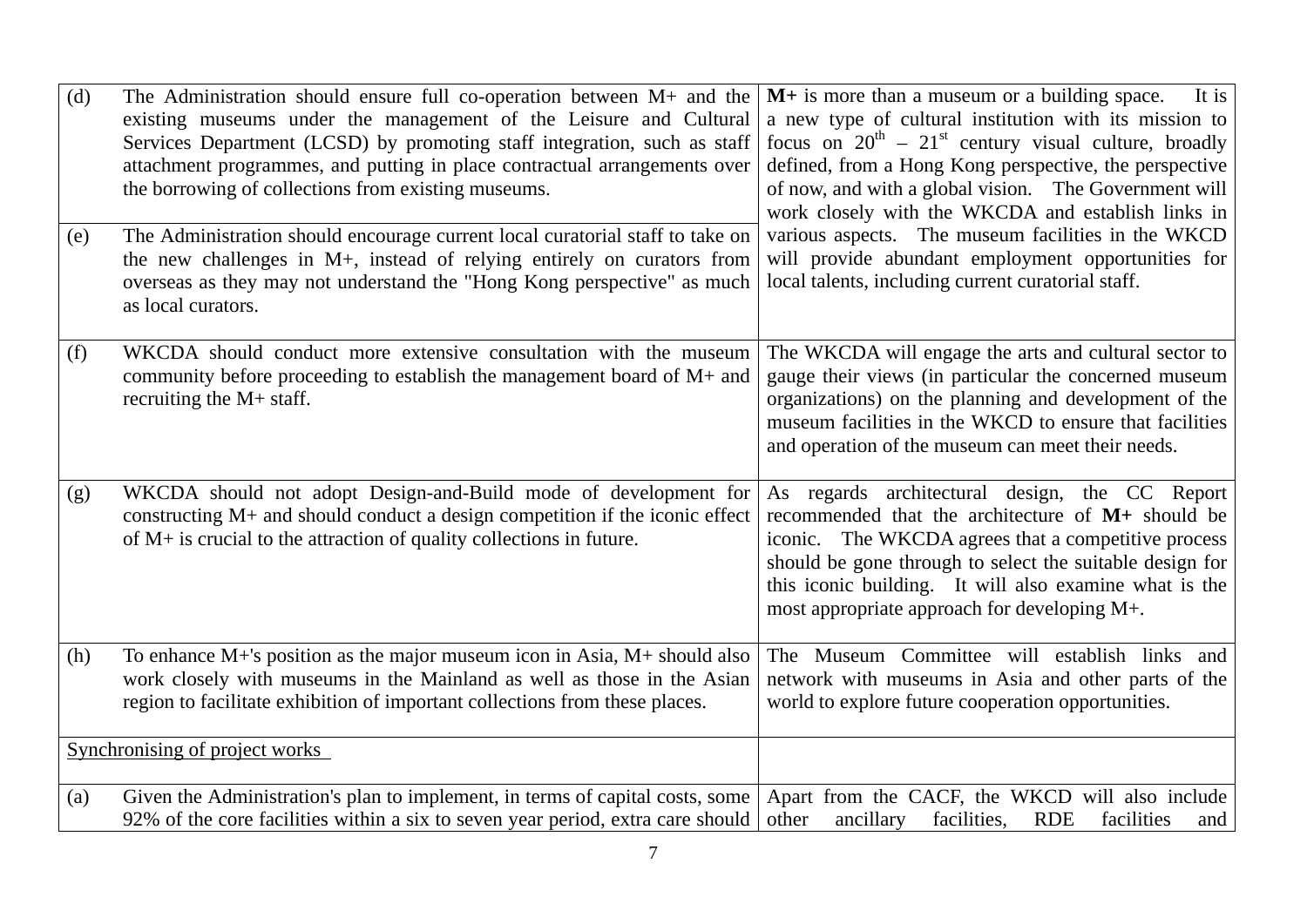|     | be exercised in programming, in particular, the Phase I Development.<br>Where appropriate, it should consider further phasing of the facilities to be<br>built in Phase I.                                                                                                                                                                            | communal/transport facilities. In preparing the DP, the<br>WKCDA will consider the disposition of the various<br>facilities in the WKCD, their interface with each other<br>and the construction timetable with the aim of<br>developing a well-planned and integrated cultural<br>district.                                                                                                                                                                                                                                                                                                            |
|-----|-------------------------------------------------------------------------------------------------------------------------------------------------------------------------------------------------------------------------------------------------------------------------------------------------------------------------------------------------------|---------------------------------------------------------------------------------------------------------------------------------------------------------------------------------------------------------------------------------------------------------------------------------------------------------------------------------------------------------------------------------------------------------------------------------------------------------------------------------------------------------------------------------------------------------------------------------------------------------|
| (b) | WKCDA should be certain of what needs to be put in WKCD and how the<br>individual components are configured in relation to one another. WKCDA<br>should have access to enough experienced professionals for management of<br>consultancy and works contracts, and the Administration should be<br>forthcoming in rendering assistance in this regard. | One of the priority tasks of the WKCDA is to prepare a<br>DP for the WKCD. The Government has seconded a<br>team of professional staff in town planning, architecture<br>and engineering to the WKCDA to assist the preparation<br>of the DP. In addition, the WKCDA is in the process of<br>employing the relevant professional staff to support the<br>preparation of the DP. HAB will continue to<br>coordinate with relevant Government departments in<br>relation to the WKCD to ensure that the WKCD project<br>and other major infrastructural projects in the vicinity<br>are well coordinated. |
|     | (3) Financial arrangements                                                                                                                                                                                                                                                                                                                            |                                                                                                                                                                                                                                                                                                                                                                                                                                                                                                                                                                                                         |
|     | Financial assessment and management                                                                                                                                                                                                                                                                                                                   |                                                                                                                                                                                                                                                                                                                                                                                                                                                                                                                                                                                                         |
| (a) | The Subcommittee is concerned about WKCDA's capability in managing the<br>upfront endowment of \$21.6 billion and the extent of control which can be<br>exercised by LegCo and the Administration over WKCDA in this regard.                                                                                                                          | In response to the recommendations of the Legislative<br>Council (LegCo), the Administration had included in the<br>West Kowloon Cultural District Authority Ordinance<br>(the Ordinance) a number of provisions for monitoring<br>closely the WKCDA's financial position and the use of<br>public funds by the WKCDA. The Government has<br>requested the WKCDA to include in its annual report the<br>construction progress and actual expenditure in relation<br>to various CACF for that financial year, details of the                                                                             |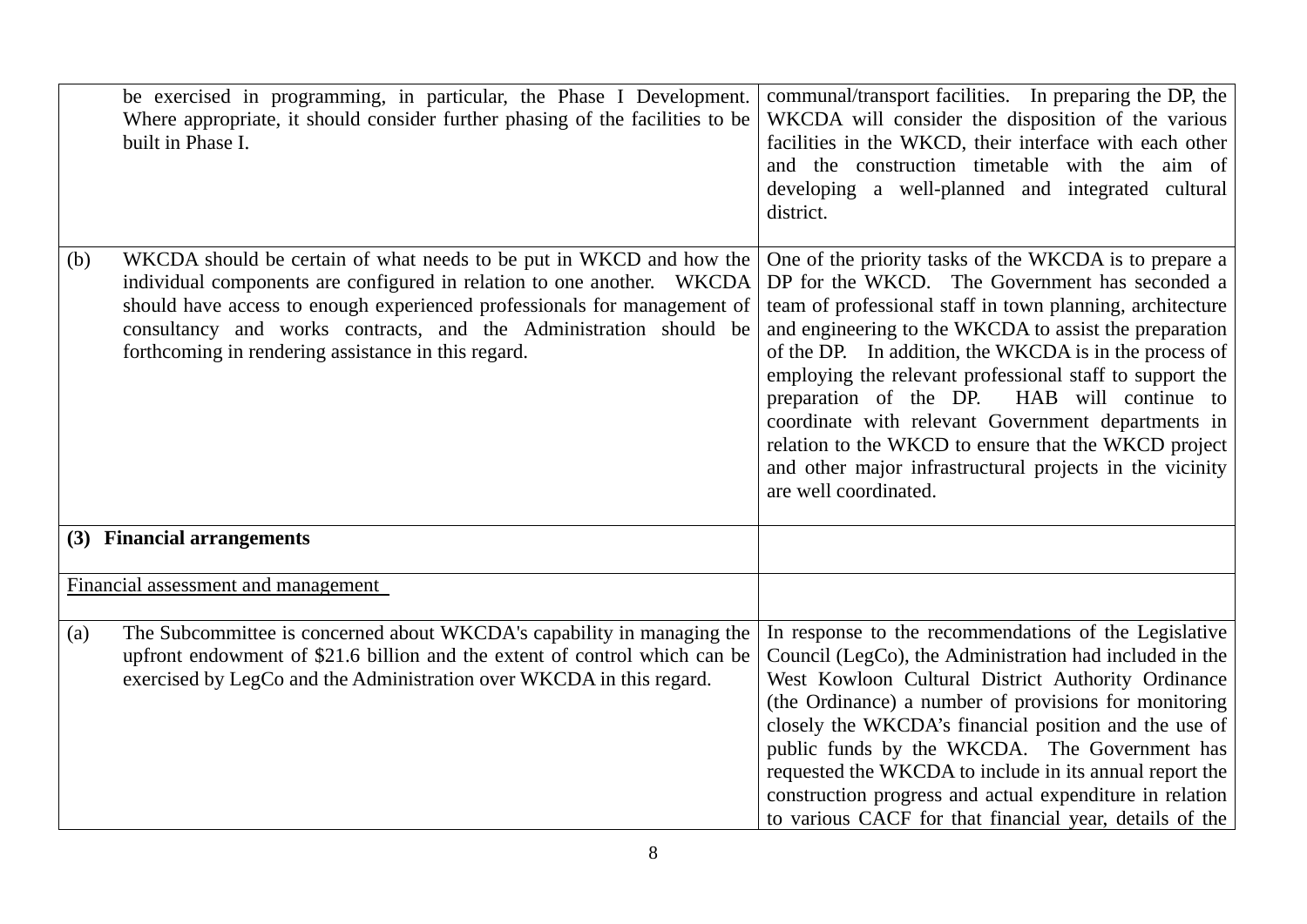|     |                                                                                                                                                                                                                                                       | income and expenditure on the operation of individual<br>CACF for that financial year, remuneration information<br>of the senior WKCDA staff, and a comparison of the<br>income and expenditure account for that financial year<br>with the one for the previous financial year. In addition,<br>the Government has also requested the WKCDA to<br>conduct a mid-term review after the completion of the<br>CACF in Phase I or not later than 2014-15, on the<br>progress of the Phase I facilities as well as its plan for<br>developing the Phase II facilities.<br>For details of<br>"Mechanism for timely monitoring of the financial<br>position of the WKCDA", please refer to paragraphs<br>9-10 of the main text of the paper. |
|-----|-------------------------------------------------------------------------------------------------------------------------------------------------------------------------------------------------------------------------------------------------------|----------------------------------------------------------------------------------------------------------------------------------------------------------------------------------------------------------------------------------------------------------------------------------------------------------------------------------------------------------------------------------------------------------------------------------------------------------------------------------------------------------------------------------------------------------------------------------------------------------------------------------------------------------------------------------------------------------------------------------------|
| (b) | The Subcommittee is concerned about the Administration's assumptions on<br>the low inflation rate (i.e. 2%, as compared with the year-on-year underlying<br>inflation rate in Hong Kong of 5.1% in early 2008) in making its financial<br>assessment. | When estimating the capital cost of the WKCD<br>facilities, apart from inflation, the financial adviser<br>previously commissioned by the Government had also<br>given consideration in a prudent manner in respect of the<br>on-costs and the risk premium so as to provide sufficient                                                                                                                                                                                                                                                                                                                                                                                                                                                |
| (c) | The Administration should consider revising its financial proposal based on<br>the "worst case" scenario.                                                                                                                                             | leeway to accommodate cost increases due to various<br>factors. Construction costs of the CACF included a risk<br>premium of 23% to 29% to guard against price hike due<br>to the risks. The risk premium is conventionally set at<br>10% to 15%. Taking into account the volatility and<br>cyclical fluctuation of construction costs over the years,<br>the financial adviser considered it more prudent to adopt<br>an average escalation rate of construction costs which<br>was in line with inflation rate, rather than adopting a<br>high short-term growth rate.                                                                                                                                                               |
|     | <b>WKCDA</b> staffing levels                                                                                                                                                                                                                          |                                                                                                                                                                                                                                                                                                                                                                                                                                                                                                                                                                                                                                                                                                                                        |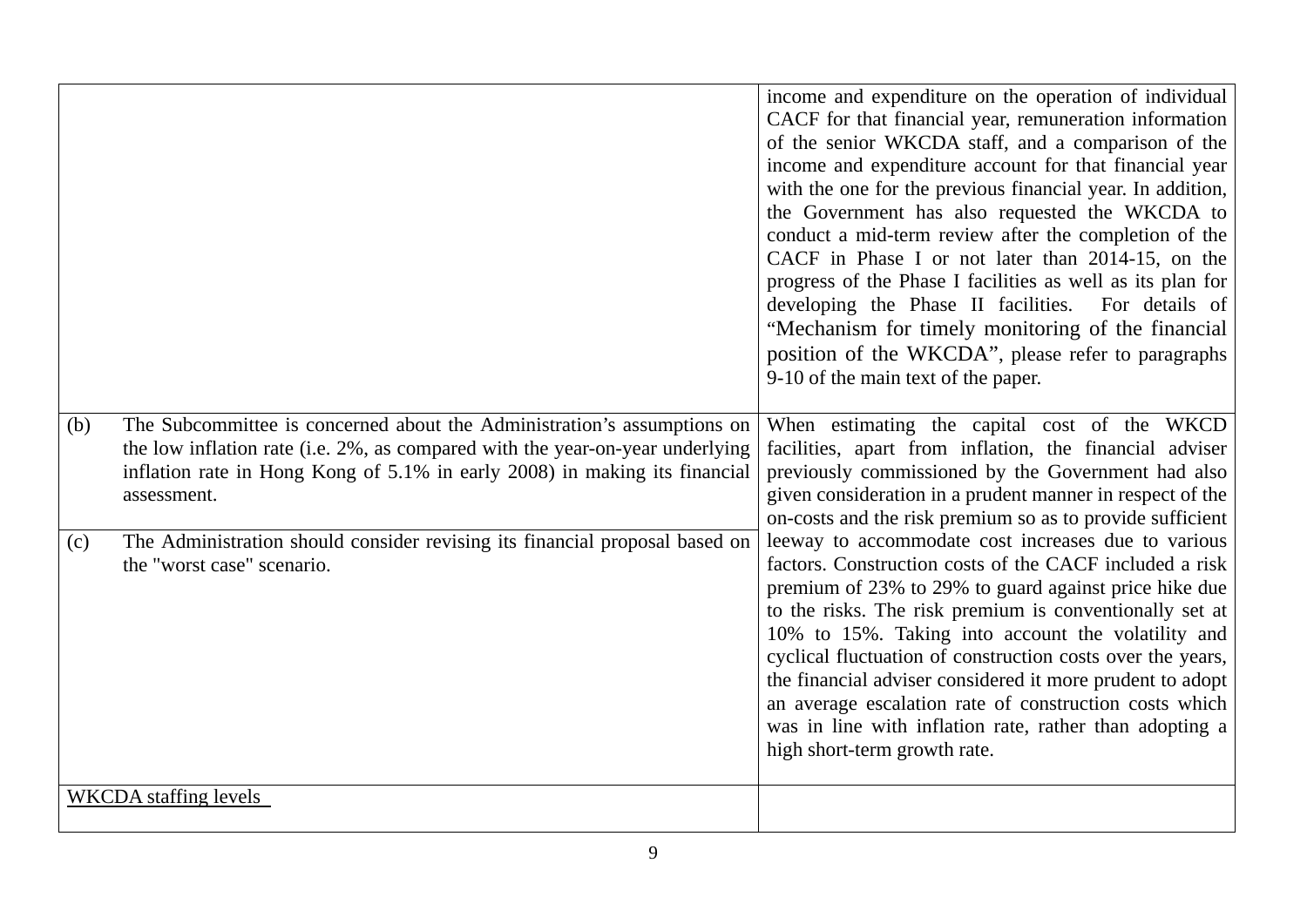| (a) | WKCDA should ensure clear delineation of responsibilities in the future<br>organizational structure and full justifications for the staffing requirement of<br>WKCDA, and the transparency and public accountability on the<br>remuneration package to enable LegCo and the public to monitor the<br>deployment of resources. | To ensure that the organisational structure of the<br>WKCDA is fit for the purpose, the WKCDA has<br>commissioned a consultancy study so as to determine<br>organisational<br>structure,<br>the<br>manpower<br>needs,<br>remuneration level and qualifications of the key staff of<br>the WKCDA, including the Chief Executive Officer<br>(CEO). Taking into account the recommendations of<br>the consultancy study, the WKCDA will decide on the<br>selection criteria and remuneration level for the<br>appointment of the CEO and other key staff.<br>The<br>WKCDA will follow the practices of other public bodies<br>where the remuneration of senior staff is made known to<br>the public to enhance transparency.                                                                                                                                                                                                                                                                                                       |
|-----|-------------------------------------------------------------------------------------------------------------------------------------------------------------------------------------------------------------------------------------------------------------------------------------------------------------------------------|---------------------------------------------------------------------------------------------------------------------------------------------------------------------------------------------------------------------------------------------------------------------------------------------------------------------------------------------------------------------------------------------------------------------------------------------------------------------------------------------------------------------------------------------------------------------------------------------------------------------------------------------------------------------------------------------------------------------------------------------------------------------------------------------------------------------------------------------------------------------------------------------------------------------------------------------------------------------------------------------------------------------------------|
| (b) | WKCDA should provide LegCo with regular reports including detailed<br>information on the staff establishment, and the estimated and actual<br>expenditure on outsourcing activities.                                                                                                                                          | Sections 34 and 35 of the Ordinance provide that the<br>WKCDA shall, in respect of each financial year, prepare<br>an annual report of the WKCDA for that financial year,<br>and the Financial Secretary shall cause the report<br>received to be laid on the table of the LegCo. The<br>annual report must include the statement of accounts of<br>the financial year containing a profit and loss account, a<br>cash flow statement and a balance sheet, and an audit<br>report on the financial statements prepared by auditors.<br>The Government has requested the WKCDA to include<br>in its annual report the construction progress and actual<br>expenditure in relation to various CACF for that<br>financial year, details of the income and expenditure on<br>the operation of individual CACF for that financial year,<br>remuneration information of the senior WKCDA staff,<br>and a comparison of the income and expenditure<br>account for that financial year with the one for the<br>previous financial year. |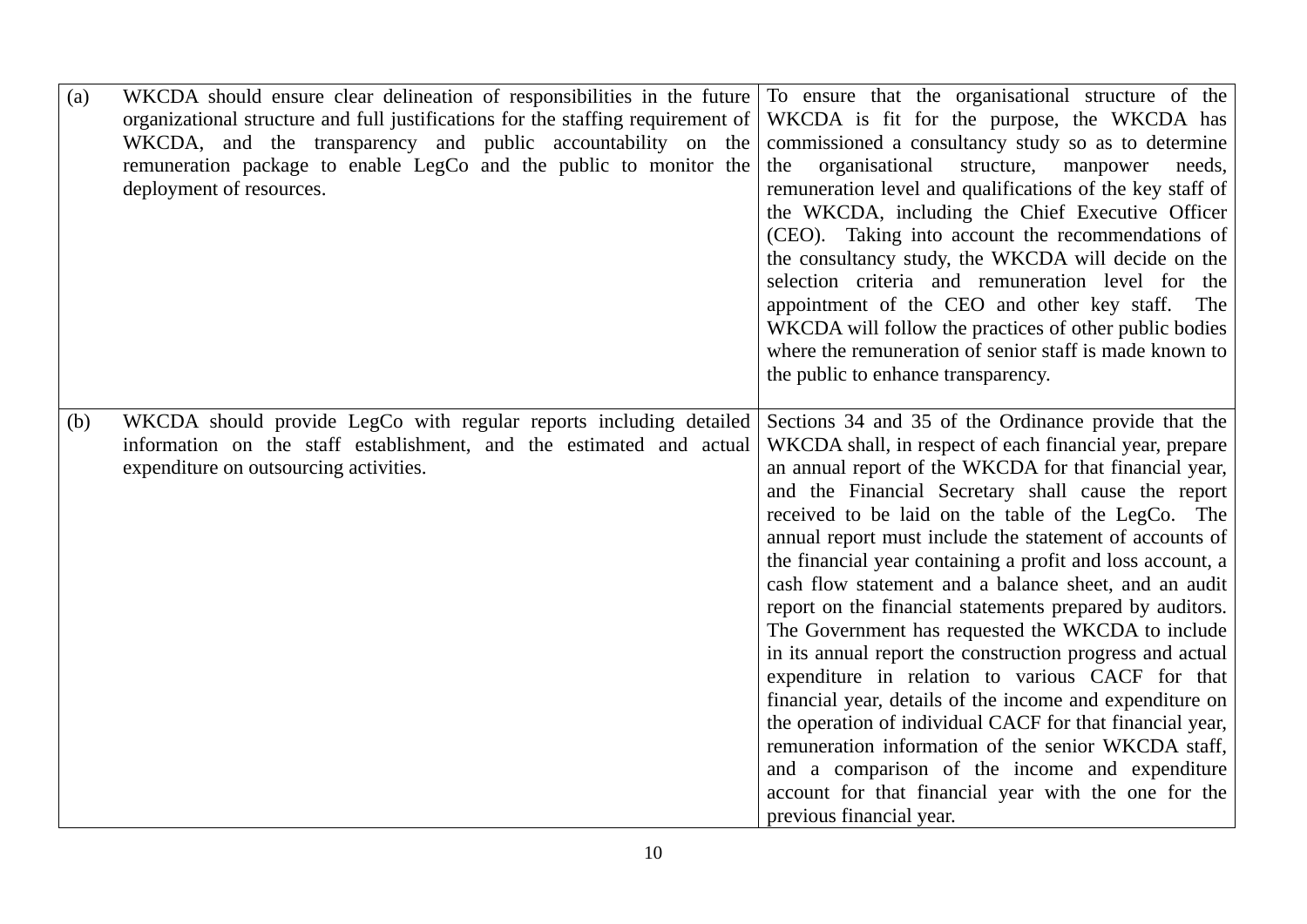| Major renovation and reconstruction of aged buildings after 50 years                                                                                                                                                                                                                                                                         |                                                                                                                                                                                                                                                                                                                                                                                                                                                                                                                                                                                                                                       |
|----------------------------------------------------------------------------------------------------------------------------------------------------------------------------------------------------------------------------------------------------------------------------------------------------------------------------------------------|---------------------------------------------------------------------------------------------------------------------------------------------------------------------------------------------------------------------------------------------------------------------------------------------------------------------------------------------------------------------------------------------------------------------------------------------------------------------------------------------------------------------------------------------------------------------------------------------------------------------------------------|
| WKCDA should give consideration to setting aside funding for its long-term repair<br>and maintenance programme so that public funding would not be required for major<br>renovations or re-constructions after 50 years.                                                                                                                     | In the financial analysis conducted by the financial<br>adviser previously commissioned by the Government,<br>provisions had already been made for periodic major<br>overhaul and annual maintenance within the 50-year<br>period. All facilities will be in good condition and<br>fully functional beyond 50 years, requiring no<br>immediate demolition or reconstruction beyond that<br>period.                                                                                                                                                                                                                                    |
| (4) WKCDA                                                                                                                                                                                                                                                                                                                                    |                                                                                                                                                                                                                                                                                                                                                                                                                                                                                                                                                                                                                                       |
| Mission and objective                                                                                                                                                                                                                                                                                                                        |                                                                                                                                                                                                                                                                                                                                                                                                                                                                                                                                                                                                                                       |
| WKCDA should not be merely a body corporate for developing, managing and<br>operating the hardware cultural venues, the RDE facilities and other communal<br>facilities in WKCD. It should capitalize the opportunities offered by the WKCD<br>project to catalyse the realization of a long-term arts and cultural vision for Hong<br>Kong. | The functions of the WKCDA are to plan, design,<br>construct, operate, manage and maintain the arts and<br>cultural facilities, related facilities or ancillary facilities<br>in the WKCD. It also helps facilitate the long-term<br>development of the arts and culture in Hong Kong. Its<br>main objectives are to facilitate the long-term<br>development of Hong Kong as an international arts and<br>cultural metropolis; to encourage freedom of artistic<br>creativity; to nurture local arts talents and arts groups; to<br>promote arts education; and to facilitate the development<br>of cultural and creative industries. |
| Public accountability and operational transparency                                                                                                                                                                                                                                                                                           |                                                                                                                                                                                                                                                                                                                                                                                                                                                                                                                                                                                                                                       |
| There should be accountability, transparency and good governance in Both the Government and the WKCDA understand that<br>(a)<br>WKCDA's operation. These cardinal principles must be built into the mode the public expects accountability, transparency and good                                                                            |                                                                                                                                                                                                                                                                                                                                                                                                                                                                                                                                                                                                                                       |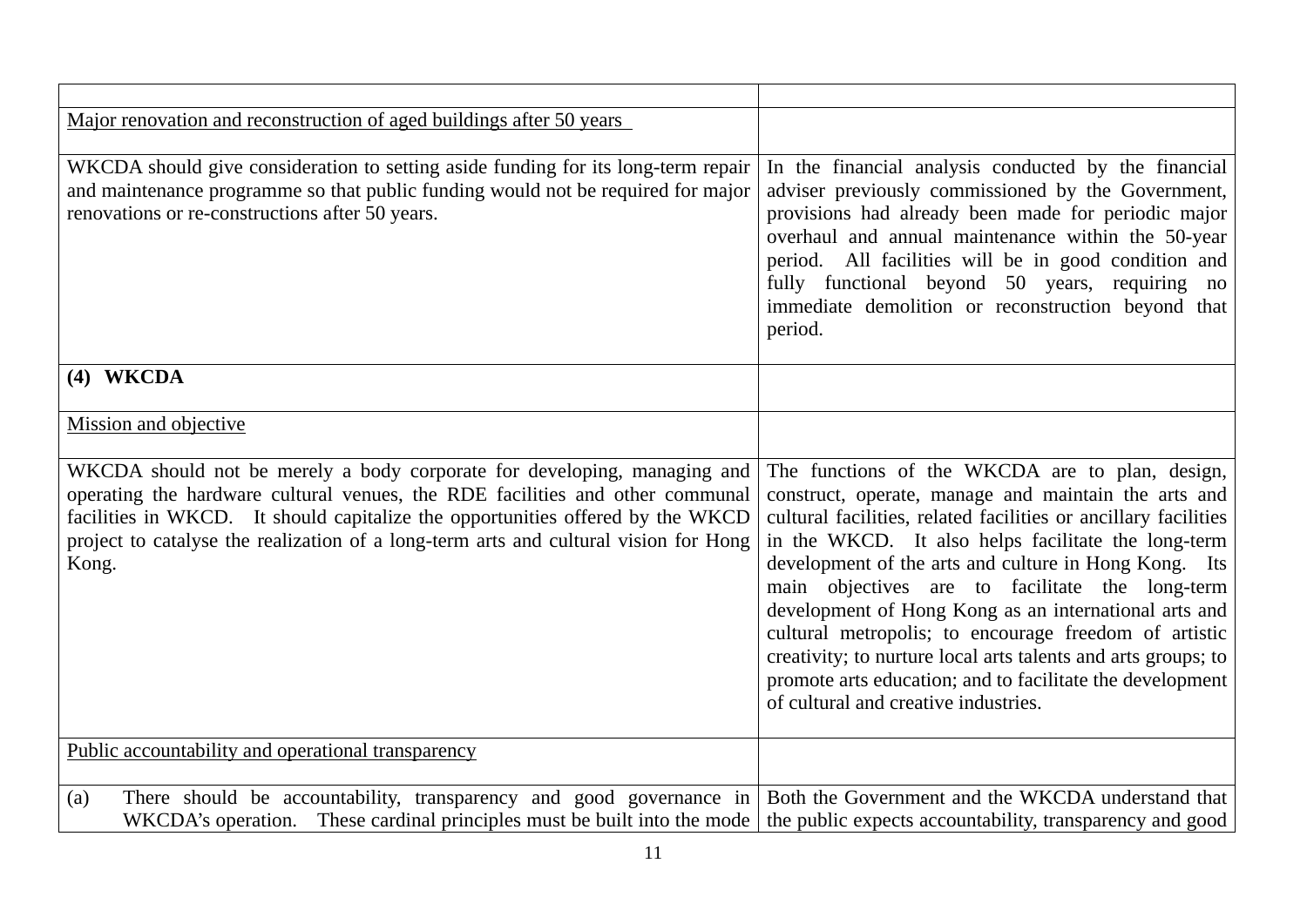| of operation of the statutory body.                                                                                                                                                                                                                                                                                                                                                                                               | mode of governance in the WKCDA's operation. The<br>Board of the WKCDA has endorsed at its first meeting<br>the Standing Orders of the WKCDA and code of<br>conduct for the Board members, which include the<br>procedures of declaration of interests and guidelines for<br>accepting gifts. All Board members and WKCDA staff<br>must follow relevant regulations and rules. Tender and<br>procurement procedures have also been laid down,<br>which will be reviewed from time to time by the Board<br>to ensure the strictness of the regulations.                                                                                                                                                                                                                                                                                                                                                                                                                                                                          |
|-----------------------------------------------------------------------------------------------------------------------------------------------------------------------------------------------------------------------------------------------------------------------------------------------------------------------------------------------------------------------------------------------------------------------------------|---------------------------------------------------------------------------------------------------------------------------------------------------------------------------------------------------------------------------------------------------------------------------------------------------------------------------------------------------------------------------------------------------------------------------------------------------------------------------------------------------------------------------------------------------------------------------------------------------------------------------------------------------------------------------------------------------------------------------------------------------------------------------------------------------------------------------------------------------------------------------------------------------------------------------------------------------------------------------------------------------------------------------------|
| WKCDA should be held accountable to LegCo and the public for its<br>(b)<br>decisions and disposal of public resources. WKCDA should provide<br>periodic reports to LegCo on the programme and estimates for the<br>construction of CACF facilities, its business plans for CACF and RDE<br>facilities, audited statements of accounts, and an account of the delivery of or<br>delays in implementation of individual facilities. | Sections 34 and 35 of the Ordinance provide that the<br>WKCDA shall, in respect of each financial year, prepare<br>an annual report of the WKCDA for that financial year,<br>and the Financial Secretary shall cause the report<br>received to be laid on the table of the LegCo. The<br>annual report must include the statement of accounts of<br>the financial year containing a profit and loss account, a<br>cash flow statement and a balance sheet, and an audit<br>report on the financial statements prepared by auditors.<br>The Government has requested the WKCDA to include<br>in its annual report the construction progress and actual<br>expenditure in relation to various CACF for that<br>financial year, details of the income and expenditure on<br>the operation of individual CACF for that financial year,<br>remuneration information of the senior WKCDA staff,<br>and a comparison of the income and expenditure<br>account for that financial year with the one for the<br>previous financial year. |
| Appointment mechanism                                                                                                                                                                                                                                                                                                                                                                                                             |                                                                                                                                                                                                                                                                                                                                                                                                                                                                                                                                                                                                                                                                                                                                                                                                                                                                                                                                                                                                                                 |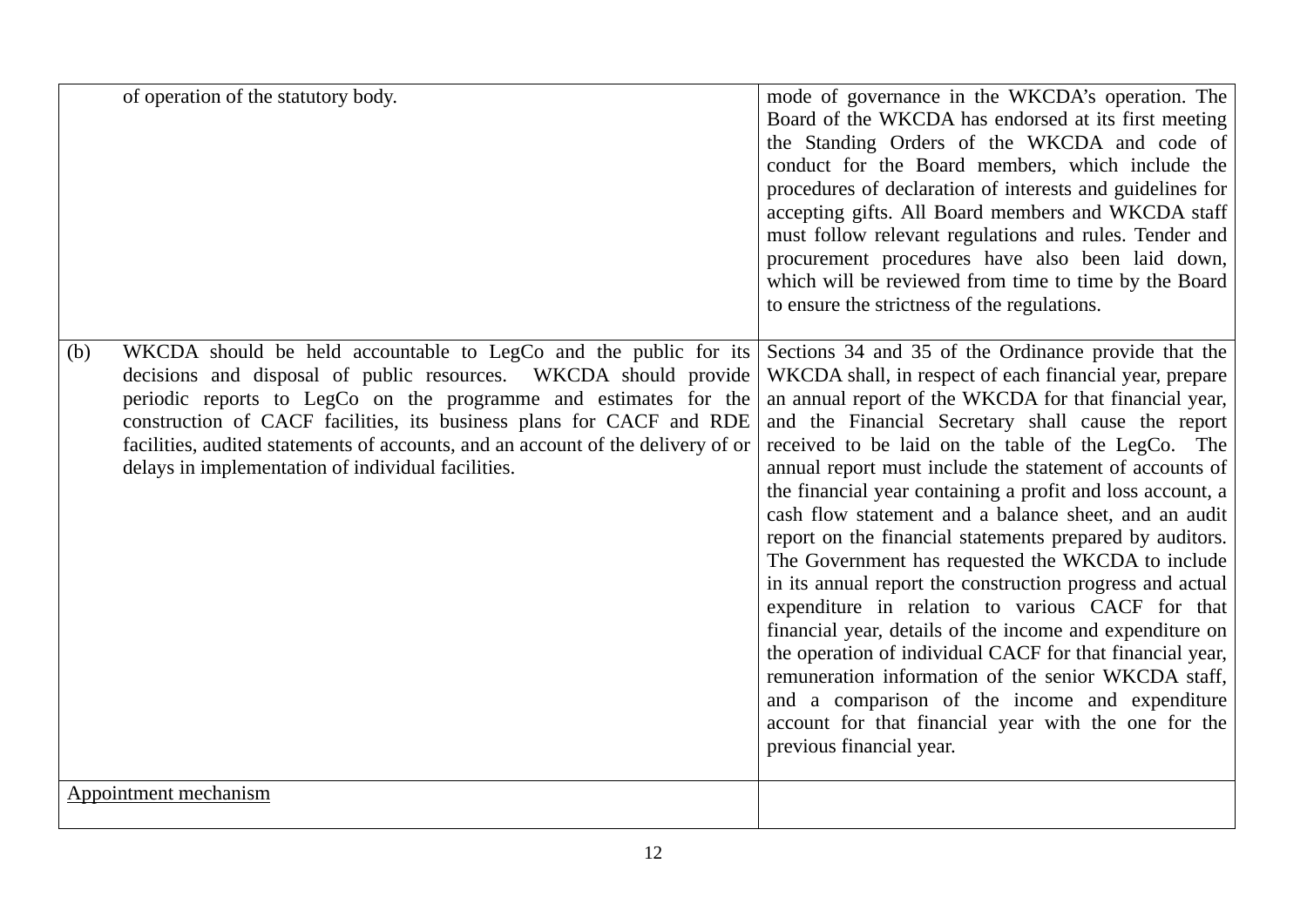| The mechanism for constituting WKCDA should be transparent, fair and objective.<br>There should be a balanced composition of the Authority.                                                                                                | Section 6 of the Ordinance provides that the Board is the<br>governing and executive body of the WKCDA and is to<br>consist of the Chairman, 3 members who are public<br>officers, and not less than 8 and not more than 15 other<br>members who are not public officers. In accordance<br>with the Ordinance, the Chief Executive appointed in<br>October 2008 the Board members of the WKCDA,<br>including members who have extensive knowledge of,<br>or wide experience in, or exposure to, arts and cultural<br>activities.                                                                                                   |
|--------------------------------------------------------------------------------------------------------------------------------------------------------------------------------------------------------------------------------------------|------------------------------------------------------------------------------------------------------------------------------------------------------------------------------------------------------------------------------------------------------------------------------------------------------------------------------------------------------------------------------------------------------------------------------------------------------------------------------------------------------------------------------------------------------------------------------------------------------------------------------------|
| Public access to WKCDA meetings and papers                                                                                                                                                                                                 |                                                                                                                                                                                                                                                                                                                                                                                                                                                                                                                                                                                                                                    |
| The Authority's proceedings should be highly transparent to enable the public to<br>know and understand its decision-making process. There should be adequate<br>public access to the information on the Authority's plans and activities. | The Board has agreed that sessions of the Board<br>meetings of the WKCDA which do not involve sensitive<br>and commercial information will be open to the public.<br>Relevant meeting documents, agendas and minutes of<br>meetings which do not involve sensitive and commercial<br>information will also be available for public access. The<br>WKCDA is making arrangements for the proceedings of<br>the Board meetings which do not involve sensitive and<br>commercial information to be broadcast via the website<br>of the WKCDA. It is anticipated that this measure will<br>be implemented in the first quarter of 2009. |
| Establishment of statutory consultation panels                                                                                                                                                                                             |                                                                                                                                                                                                                                                                                                                                                                                                                                                                                                                                                                                                                                    |
| The Subcommittee strongly believes that the establishment of statutory consultation<br>panels would enable the Authority to garner views from stakeholders and the<br>general public in a structured manner and on an on-going basis.      | Section 20 of the Ordinance provides that the WKCDA<br>shall establish a consultation panel to gather public<br>views on matters relevant to the functions of the<br>WKCDA. On 16 February 2009, the WKCDA appointed<br>21 Consultation Panel members. The Board has started                                                                                                                                                                                                                                                                                                                                                       |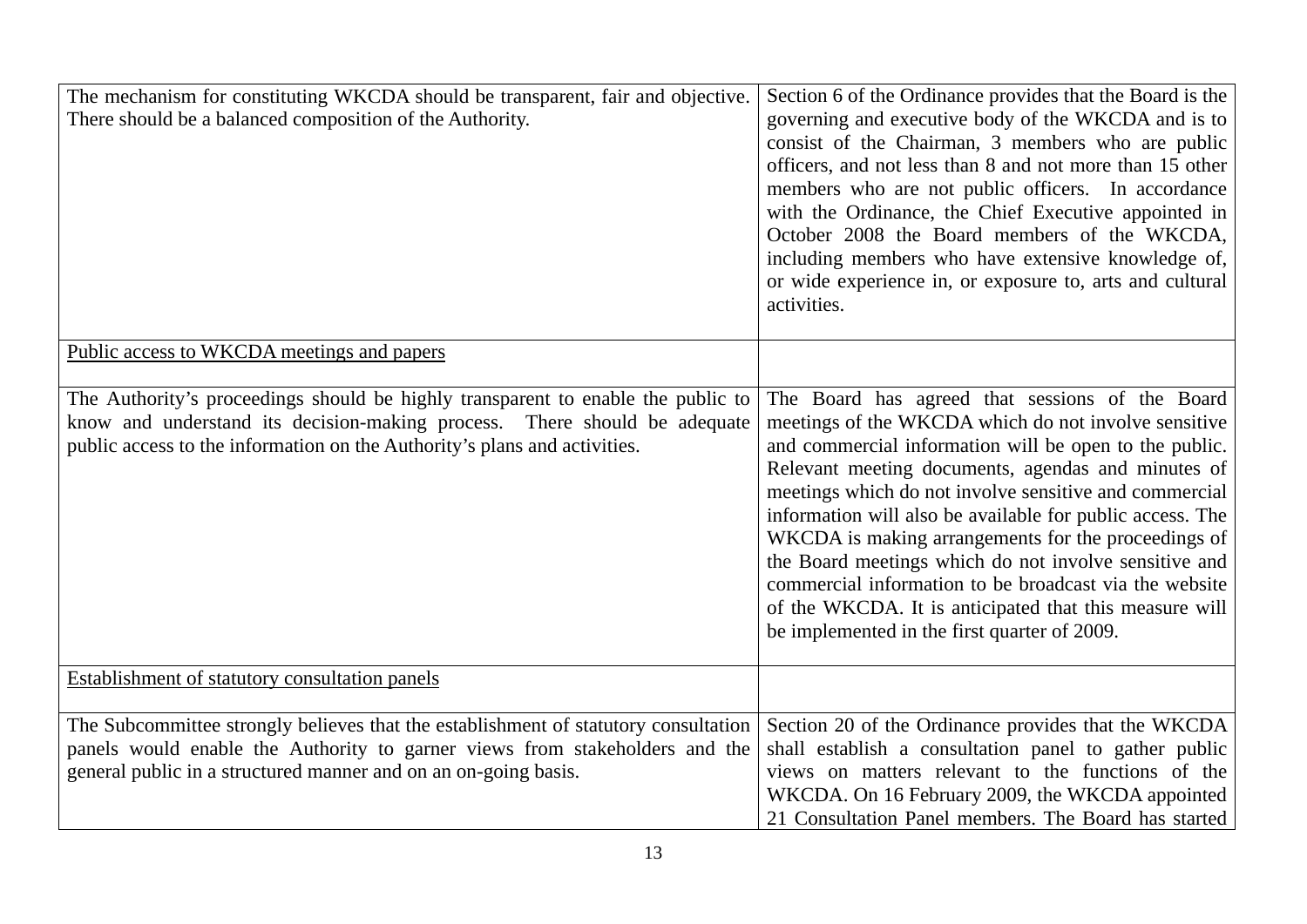|                                                                                                                                                                                                                                                                                                                                   | the preparatory work in preparing the DP, including the<br>launching of PE exercises in different stages. The<br>Consultation Panel is to work out a detailed plan for the<br>PE exercises, review regularly the progress, and gather<br>and collate the views of the public and the stakeholders<br>in a transparent and fair manner. The members of the<br>Consultation Panel come from different sectors of the<br>community. The press release on the appointment of<br>the Consultation Panel members is attached at <b>Annex II</b> . |
|-----------------------------------------------------------------------------------------------------------------------------------------------------------------------------------------------------------------------------------------------------------------------------------------------------------------------------------|---------------------------------------------------------------------------------------------------------------------------------------------------------------------------------------------------------------------------------------------------------------------------------------------------------------------------------------------------------------------------------------------------------------------------------------------------------------------------------------------------------------------------------------------|
| Delineation of funding responsibilities between WKCDA and existing government<br>and statutory bodies                                                                                                                                                                                                                             |                                                                                                                                                                                                                                                                                                                                                                                                                                                                                                                                             |
| The Administration should take a critical look into funding system for the local arts<br>and cultural community and devise measures to ensure effective use of public<br>resources.                                                                                                                                               | The Government will continue to provide funding for<br>the performing arts through the HAB, the Leisure and<br>Culture Services Department and the Hong Kong Art<br>Development Council. The Government will continue<br>to work closely with the relevant statutory bodies to<br>ensure effective use of public resources. The WKCDA<br>will consider and decide on funding issues on its own.                                                                                                                                             |
| (5) Public engagement                                                                                                                                                                                                                                                                                                             |                                                                                                                                                                                                                                                                                                                                                                                                                                                                                                                                             |
| WKCDA should allow the public to participate right at the beginning, even<br>(a)<br>when the concept or proposal concerned is still at its embryonic stage, and<br>adopt a non-prescriptive, empowering and participatory approach, whereby<br>innovative ideas and alternative views are allowed to be dialectically<br>debated. | Please refer to paragraphs 3-8 of the main text of the<br>paper.                                                                                                                                                                                                                                                                                                                                                                                                                                                                            |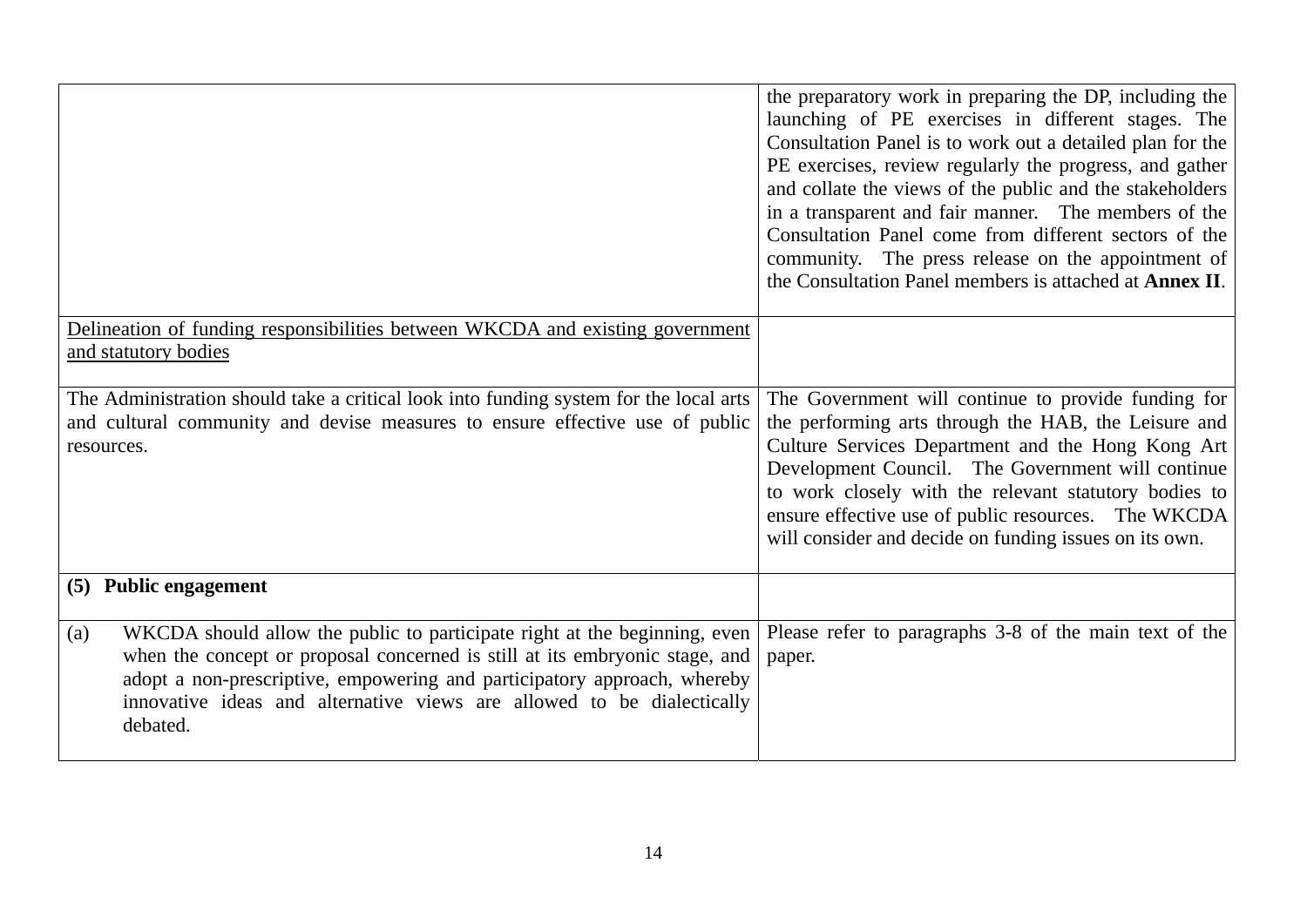| (b) | An institutionalized mechanism should be established to allow stakeholders<br>and the general public to put forward their views in a structured and<br>systematic manner.                                                                                                                                                           |                                                                                                                                                                                                                                                                                                                                                                                                                                                                                                                                                                                                                                                                                                                                             |
|-----|-------------------------------------------------------------------------------------------------------------------------------------------------------------------------------------------------------------------------------------------------------------------------------------------------------------------------------------|---------------------------------------------------------------------------------------------------------------------------------------------------------------------------------------------------------------------------------------------------------------------------------------------------------------------------------------------------------------------------------------------------------------------------------------------------------------------------------------------------------------------------------------------------------------------------------------------------------------------------------------------------------------------------------------------------------------------------------------------|
|     | (6) Cultural policy and software development                                                                                                                                                                                                                                                                                        |                                                                                                                                                                                                                                                                                                                                                                                                                                                                                                                                                                                                                                                                                                                                             |
| (a) | Cultural software development in Hong Kong should measure up to and<br>complement the hardware development in WKCD to achieve the objective of<br>WKCD.                                                                                                                                                                             | The Government will continue to strengthen the<br>development of the cultural software and work closely<br>with the WKCDA so that the development of Hong<br>Kong's cultural software can suitably coordinate with<br>the WKCD development.                                                                                                                                                                                                                                                                                                                                                                                                                                                                                                 |
| (b) | The Administration should review the usage and management of existing<br>performing venues and other cultural facilities under the management of<br>LCSD, taking into account the WKCD project.                                                                                                                                     | The Government has accepted the Culture and Heritage<br>Commission Policy Recommendation Report (CHC<br>Report) and implemented most of the recommendations<br>contained in the CHC Report. The Government agrees<br>that the involvement of the community in the<br>management of public cultural facilities should be<br>strengthened and public views in managing the facilities<br>and services providing should be solicited so as to forge<br>partnership with the community. The Government is<br>also taking steps to allow flexibility in the use of cultural<br>venues for seeking commercial sponsorships.<br>The<br>Government will suitably adjust these measures in light<br>of the arts and cultural facilities in the WKCD. |
|     | (7) The Administration's role                                                                                                                                                                                                                                                                                                       |                                                                                                                                                                                                                                                                                                                                                                                                                                                                                                                                                                                                                                                                                                                                             |
|     | While WKCDA should be autonomous and independent from the Administration,<br>the Administration should provide policy steer in respect of the territory's cultural<br>development which may include the enactment of legislation to regulate public<br>museum services, coordinate the government infrastructure works in WKCD with | The WKCD is a major initiative to implement our<br>existing policy on arts and culture. The functions of<br>the WKCDA are to plan, design, construct, operate,<br>manage and maintain the arts and cultural facilities,                                                                                                                                                                                                                                                                                                                                                                                                                                                                                                                     |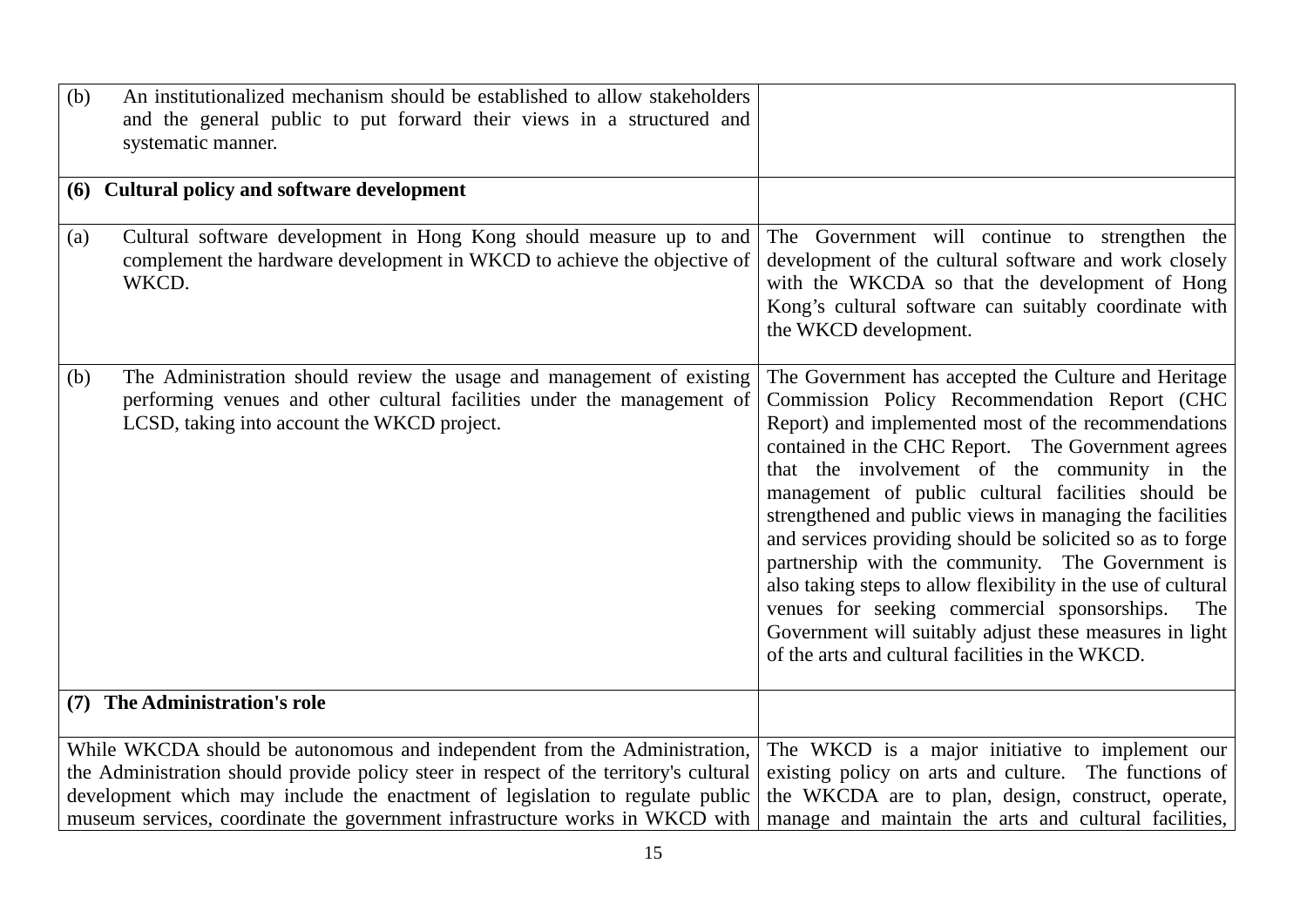| those of WKCDA, plan and build facilities to achieve connectivity between WKCD    | related facilities or ancillary facilities in the WKCD. |
|-----------------------------------------------------------------------------------|---------------------------------------------------------|
| and its neighbouring areas, undertake the necessary groundwork to prepare for the | The members of the Board of the WKCDA include 3         |
| establishment of WKCDA and lastly, ensure that WKCDA will have adequate           | public officers. The Ordinance has provided for a       |
| access to professional support to discharge its functions.                        | number of provisions for monitoring the WKCDA's         |
|                                                                                   | operation in order to protect public interests. The     |
|                                                                                   | WKCD is a major infrastructure for the benefit of the   |
|                                                                                   | whole community. The Government will therefore          |
|                                                                                   | proactively assist and cooperate with the WKCDA to      |
|                                                                                   | ensure that the WKCDA has adequate professional         |
|                                                                                   | support to perform its functions. For instance, in      |
|                                                                                   | preparing the DP, the concerned Government              |
|                                                                                   | departments will communicate with the WKCDA on the      |
|                                                                                   | connectivity between the WKCD and the neighbouring      |
|                                                                                   | areas, including the pedestrian and road system.        |
|                                                                                   |                                                         |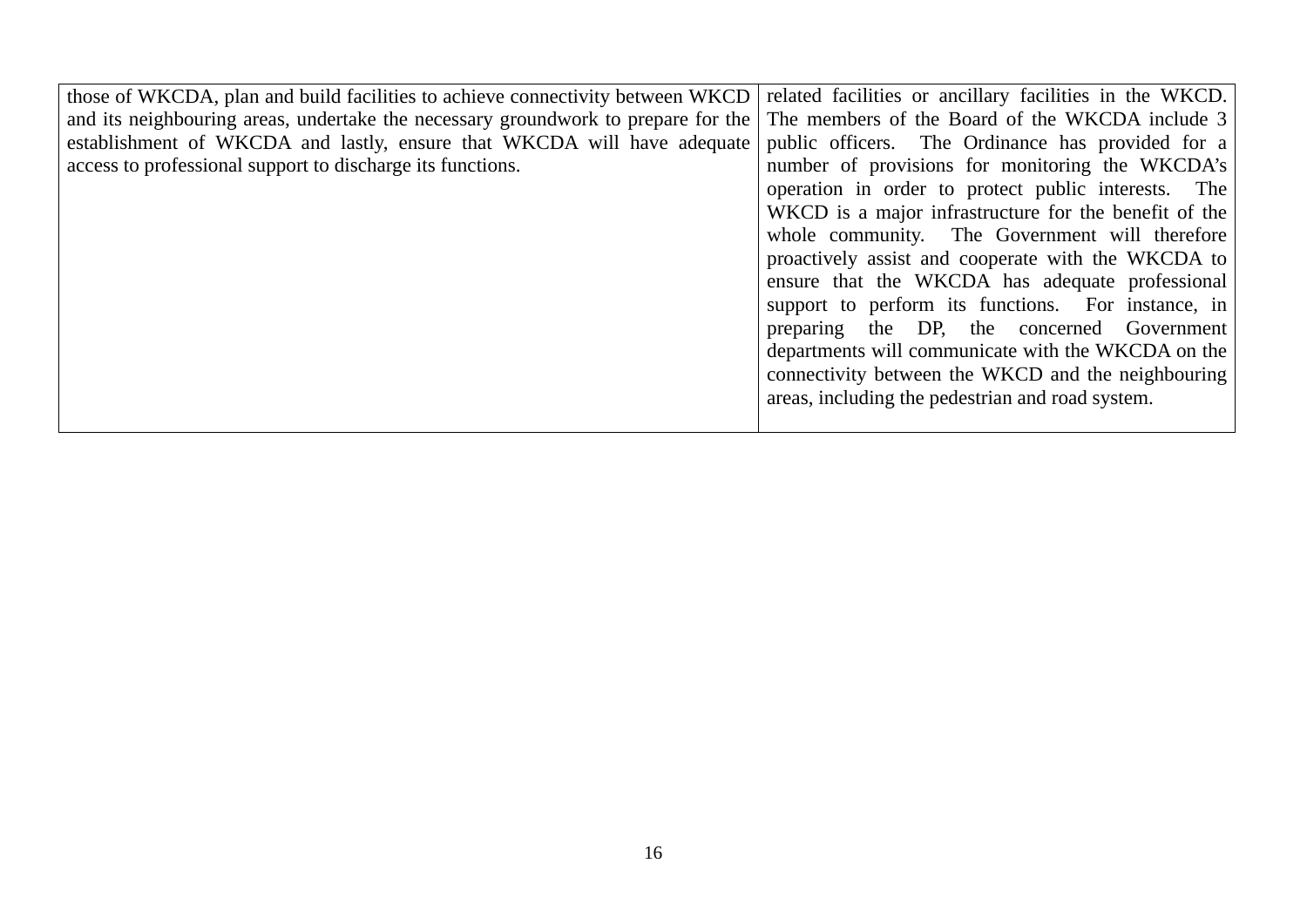#### Members of consultation panel appointed under West Kowloon Cultural District Authority

\*\*\*\*\*\*\*\*\*\*\*\*\*\*\*\*\*\*\*\*\*\*\*\*\*\*\*\*\*\*\*\*\*\*\*\*\*\*\*\*\*\*\*\*\*\*\*\*\*\*\*\*\*\*\*\*\*\*\*

The following is issued on behalf of the West Kowloon Cultural District Authority:

 The West Kowloon Cultural District Authority today (February 16) announced the appointment of 21 members to its consultation panel. The term of appointment is one year, from March 1, 2009, to February 28, 2010.

 The chairman of the board of the authority, Mr Henry Tang, said: "The members of the consultation panel come from a wide spectrum of backgrounds with rich experience and in-depth understanding in different fields such as arts and culture, education, district affairs, social policies, retail, tourism, sustainable development, environmental protection and arts with the disabled. Their expertise and experience in public services will facilitate the authority in carrying out public engagement exercises and tapping views from different sectors of the community. Together with the board, I look forward to earnestly co-operating with the consultation panel members to take forward the West Kowloon Cultural District (WKCD) project."

 "The board has embarked on the preparatory work of the WKCD's overall development plans, which will include public engagement exercises in three different stages. The primary work of the consultation panel ahead is to plan the specifics of these public engagement exercises in detail, review the progress of their implementation from time to time, and collect and collate the views of the public and stakeholders in a transparent and impartial manner to facilitate the board in devising the development plan proposals," Mr Tang said.

 Professor Stephen Cheung was appointed as chairman of the consultation panel. Mr Tang said: "Professor Cheung is very active in community affairs and has a wealth of experience in social services. He attaches importance to engaging the public in the WKCD project. With an in-depth understanding of this development project, Professor Cheung is the most suitable person to be the chairman of the consultation panel."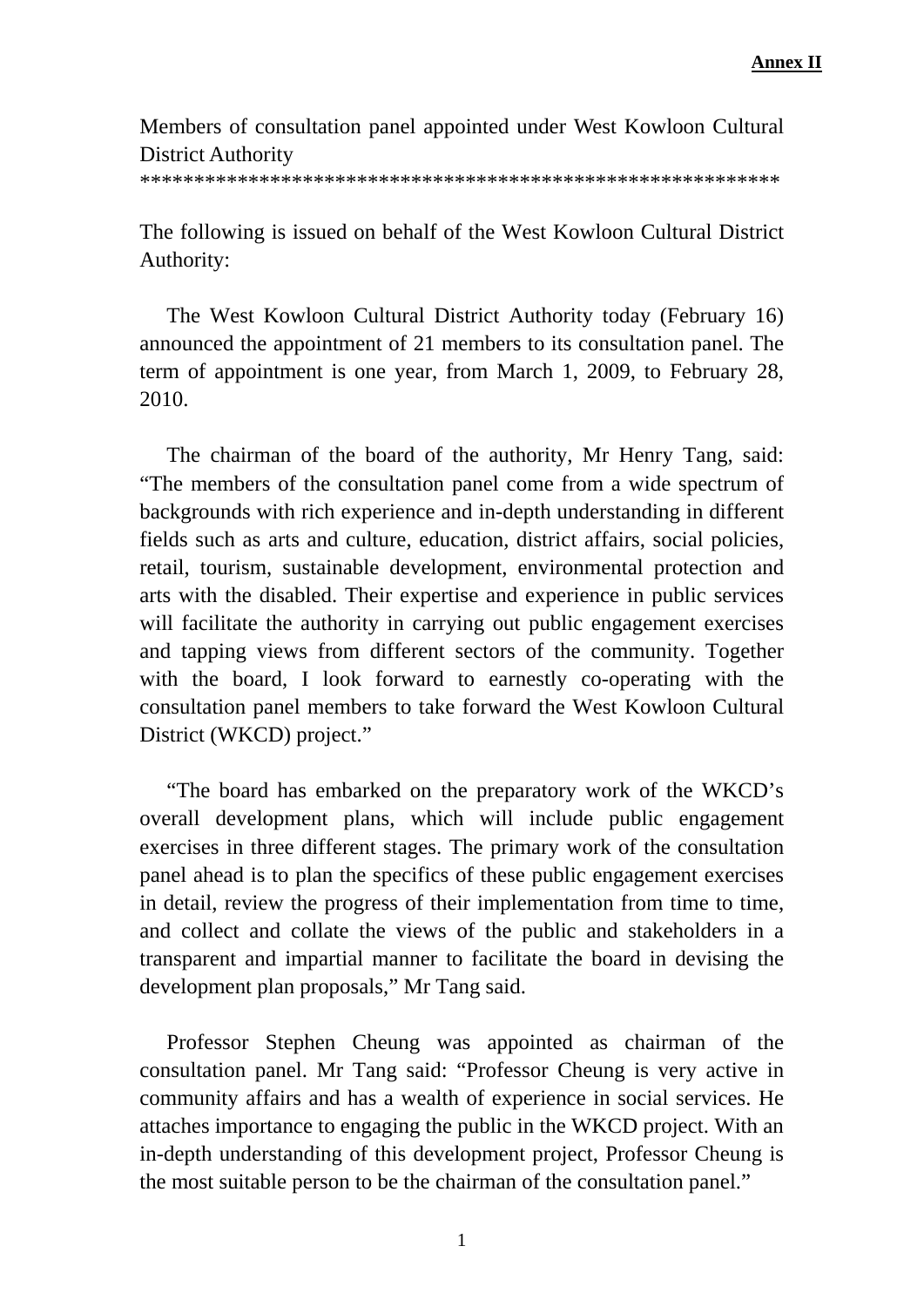According to Section 20 of the WKCD Authority Ordinance, the authority shall establish a consultation panel to gather public views on matters relevant to the functions of the authority.

 There are a total of 21 members on the consultation panel including three board members. They are: Chairman of the Development Committee, Mr Ronald Arculli; Chairman of the Museum Committee, Mr Victor Lo, and Chairman of the Performing Arts Committee, Dr Allan Zeman. The brief profiles of the other 18 consultation panel members are as follows:

Chan Ngok-pang, Ronald

----------------------

 Mr Chan is a current member (elected) of the Southern District Council. He has a keen interest in policy research and public administration. He has been a part-time member of the Central Policy Unit since 2008.

Cheng Chi-ming

--------------

 Mr Cheng is a visual artist and educator with expertise across various areas of the arts. Mr Cheng has extensive knowledge, experience and network in the creative industry. Mr Cheng is a current member of the Panel of Film Censorship Advisers.

Cheung Yan-leung, Stephen (Chairman) ------------------------------------

 Professor Cheung is the Chair Professor of Finance of the Department of Economics and Finance of the City University of Hong Kong. He was a member of the Financial Matters Advisory Group of the Consultative Committee on the Core Arts and Cultural Facilities of the WKCD from April 2006 to June 2007. Professor Cheung is active in community services. He is a member of the Commission on Strategic Development, Operations Review Committee of the ICAC, Steering Committee on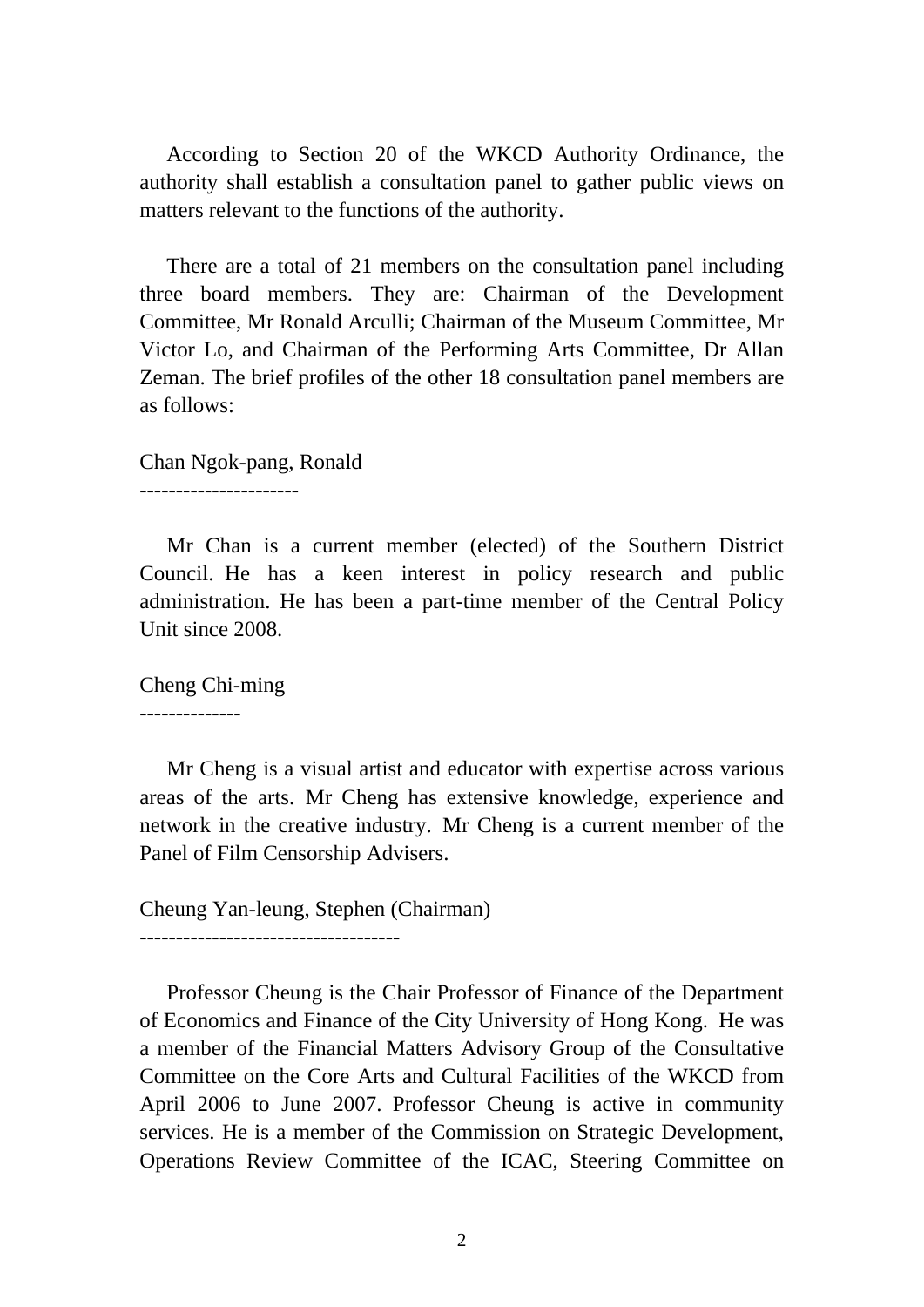Review of the Urban Renewal Strategy, and the incumbent Chairman of the Advisory Committee on Enhancing Self-Reliance Through District Partnership Programme.

Ho Hing-kay, Oscar

------------------

 Mr Ho is a professional consultant of the Department of Cultural & Religious Studies of the Chinese University of Hong Kong. He was a member of the Museums Advisory Group of the Consultative Committee on the Core Arts and Cultural Facilities of the WKCD from April 2006 to June 2007. He was formerly the Exhibition Director of the Hong Kong Arts Centre and founding Director of the Museum of Contemporary Art in Shanghai.

Hui Wah-kit, Michael

--------------------

 Mr Hui Wah-kit, the Chairman of the Hong Kong United Youth Association, is a current member of the Harbour-front Enhancement Committee and the Advisory Committee of the Continuing Education Fund. He was a member of the CEPA Advisory Committee of the Hong Kong Export Credit Insurance Corporation from 2003 to 2004.

Hung Chiu-wah

-------------

 Mr Hung is the elected District Council member of the Tsim Sha Tsui West Constituency (the constituency covering the Kowloon Station and the WKCD). He is recently elected as the Chairman of Yau Tsim Mong District Council Working Group on WKCD Collaborations.

Ko Po–ling

-----------

 Ms Ko is the Chairman of the Kowloon Federation of Associations. She has long years of community service in the Kowloon area and is active in liaising with the local business sector, arts and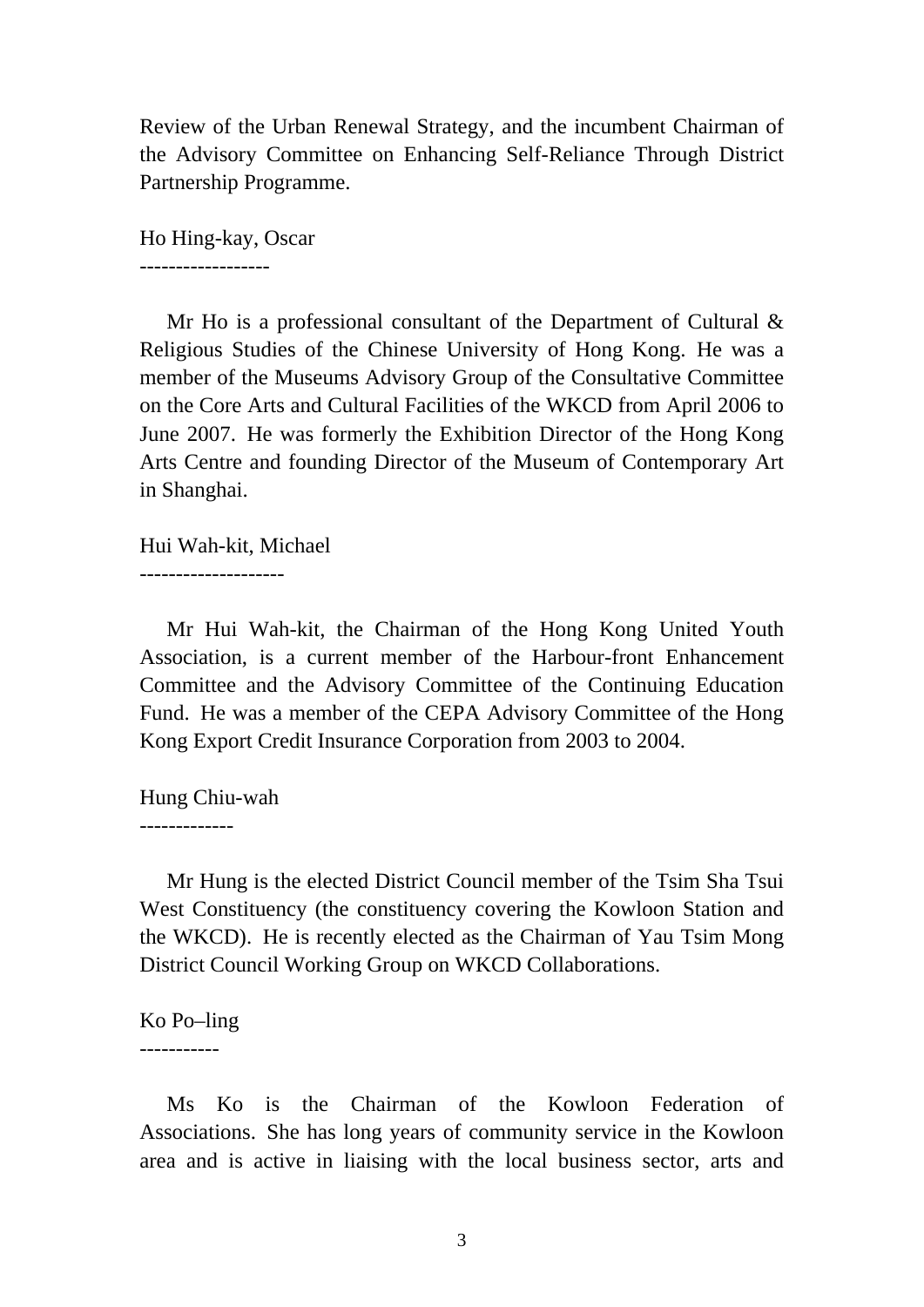culture sector and concern groups on the WKCD project. Currently, she is an appointed member of the Yau Tsim Mong District Council and a member of the Women's Association.

Kwan Pak-hoo, Bankee

--------------------

 Mr Kwan was the Chairman of the Hong Kong Retail Management Association from 2004 to 2008. He is a current member of the Consumer Council, the Small and Medium Enterprises Development Fund Vetting Committee and the China Trade Advisory Committee of the Hong Kong Trade Development Council. He was also a part-time member of the Central Policy Unit in 2006 and 2007.

Lam Choi-chu, Ida

-----------------

 Ms Lam is the Chairperson of the Arts with the Disabled Association Hong Kong. She has been involved in the arts with people with disabilities for over 20 years with a view to popularising arts among people with disabilities and promoting the excellence of artists with disabilities. Ms Lam is a current member of the Committee on Performing Arts under the Home Affairs Bureau.

Lee Wing-tat

------------

 Mr Lee Wing-tat is an elected Legislative Council (LegCo) member (NT West). He is the incumbent Vice-Chairman of the LegCo Joint Subcommittee to Monitor the Implementation of the WKCD Project under the Panel on Home Affairs and Panel on Development. Mr Lee is a current member of the Commission on Strategic Development and Kwai Tsing District Council. He was a member of the Hong Kong Housing Authority from 1992 to 2000.

Leung Wing-cheung, William

--------------------------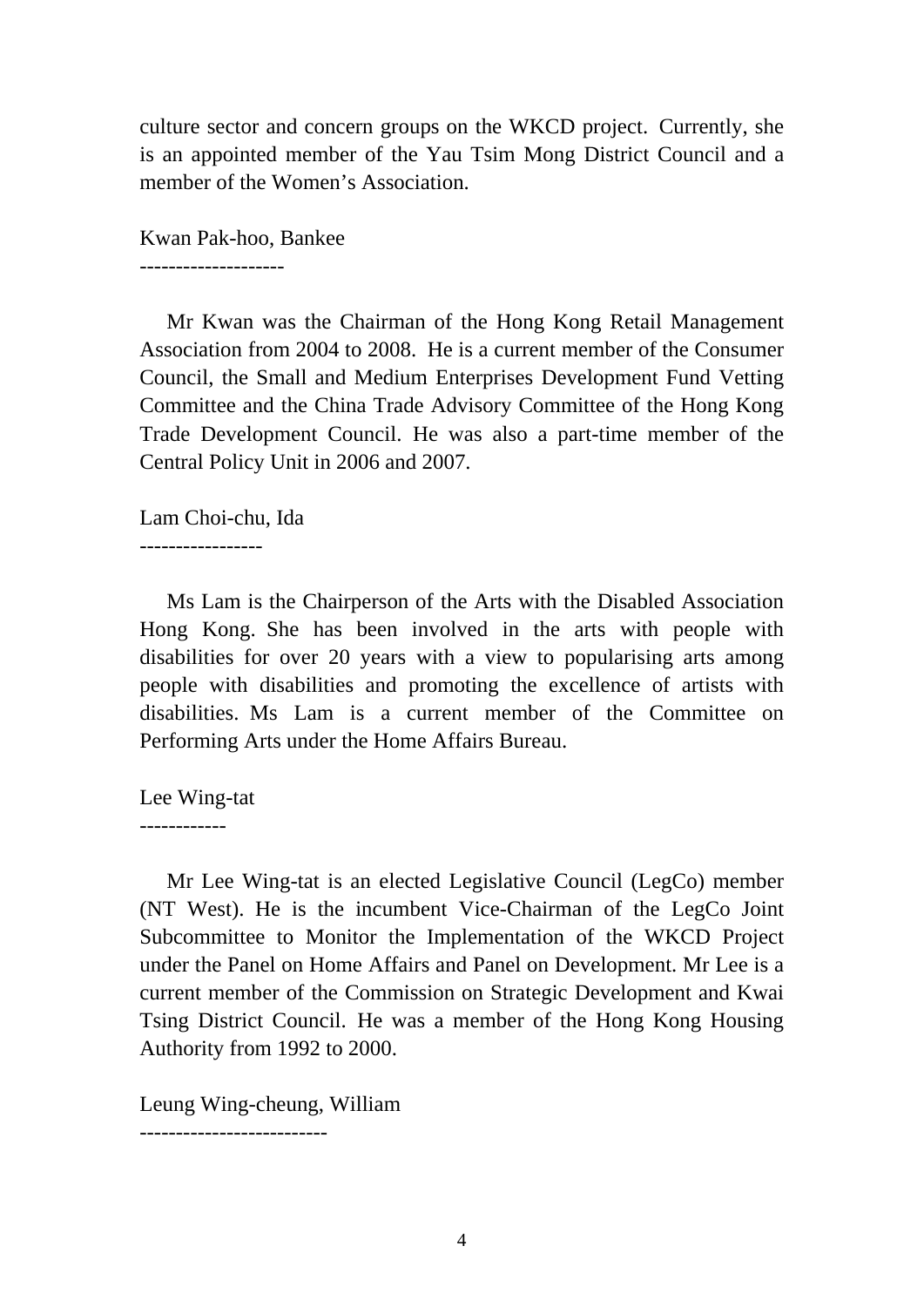Mr Leung is the Deputy Chairman of the Council of the Hong Kong Academy for Performing Arts and the Chairman of the Board of the Hong Kong Dance Company Limited. He was also a member of the Financial Matters Advisory Group of the Consultative Committee on the Core Arts and Cultural Facilities of the WKCD from April 2006 to June 2007. Mr Leung is a current member of the Banking Industry Training Advisory Committee, Estate Agents Authority and Sports Commission.

Man Ying-ling

-------------

 Dr Man is an Assistant Professor of the Faculty of Languages of the Hong Kong Institute of Education and the Vice-Chairperson of the Committee on Home-School Co-operation. Dr Man has devoted herself to the development of family-school co-operation and the promotion of language and culture education.

Charles Peter Mok

-----------------

 Mr Mok is the Vice Chairman of the Professional Commons, an independent professional think tank which monitors the Government through professional analysis and research. Mr Mok is a current member of the Digital 21 Strategy Advisory Committee, Hospital Authority and Transport Advisory Committee.

Tai Hay-lap

-----------

 Mr Tai, the Principal of Yan Oi Tong Tin Ka Ping Secondary School, is a well-respected educationalist and has served on a number of boards/committees in the educational field, including the Education Commission, the Committee on the Promotion of Civic Education and the Quality Education Fund Steering Committee. He is a current member of the Council for Sustainable Development and the Council of the Hong Kong Institute of Education.

Tse Wai-chun, Paul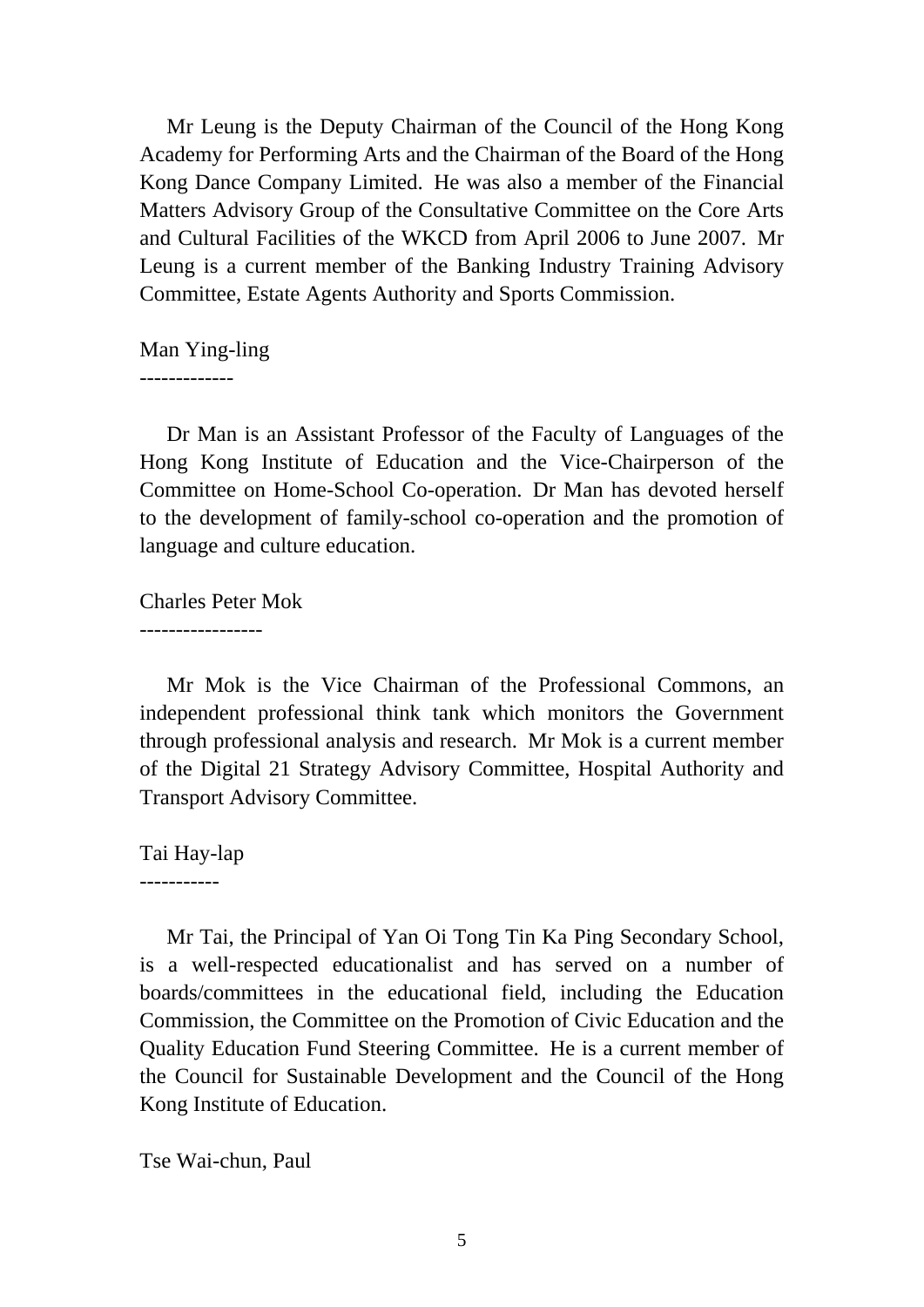------------------

 Mr Tse Wai-chun is the LegCo member representing the Tourism Constituency. He is a current member of the LegCo Joint Subcommittee to Monitor the Implementation of the WKCD Project under the Panel on Home Affairs and Panel on Development, and the Tourism Strategy Group. Mr Tse was a member of the Consumer Relations Committee of the Travel Industry Council of Hong Kong from 1994 to 2002.

Tse Wing-ling, John

-------------------

 Dr Tse is an Associate Professor in the Department of Applied Social Studies of the City University of Hong Kong. He was an elected LegCo member from 1995 to 1997. Currently, he is a member of the Fight Crime Committee and Municipal Services Appeals Board. Dr Tse was the Vice-chairman of the Wanchai District Council from 2004 to 2007.

Wong Ying-kay, Ada

------------------

 Ms Wong is the convenor of the People's Panel on West Kowloon. She was a member of the Museums Advisory Group of the Consultative Committee on the Core Arts and Cultural Facilities of the WKCD from April 2006 to June 2007. Ms Wong is a current member of the Committee on Performing Arts under the Home Affairs Bureau, the Council of the Hong Kong Academy for Performing Arts and the Steering Committee on Review of the Urban Renewal Strategy.

Yau Wing-kwong

--------------

 Dr Yau, an appointed member of the Tai Po District Council, is experienced in serving boards/committees regarding environmental issues. He is a current member of the Country and Marine Parks Board and the Intangible Cultural Heritage Advisory Committee. He is also a member of the Advisory Council on the Environment and its three subcommittees – Environmental Impact Assessment Subcommittee,